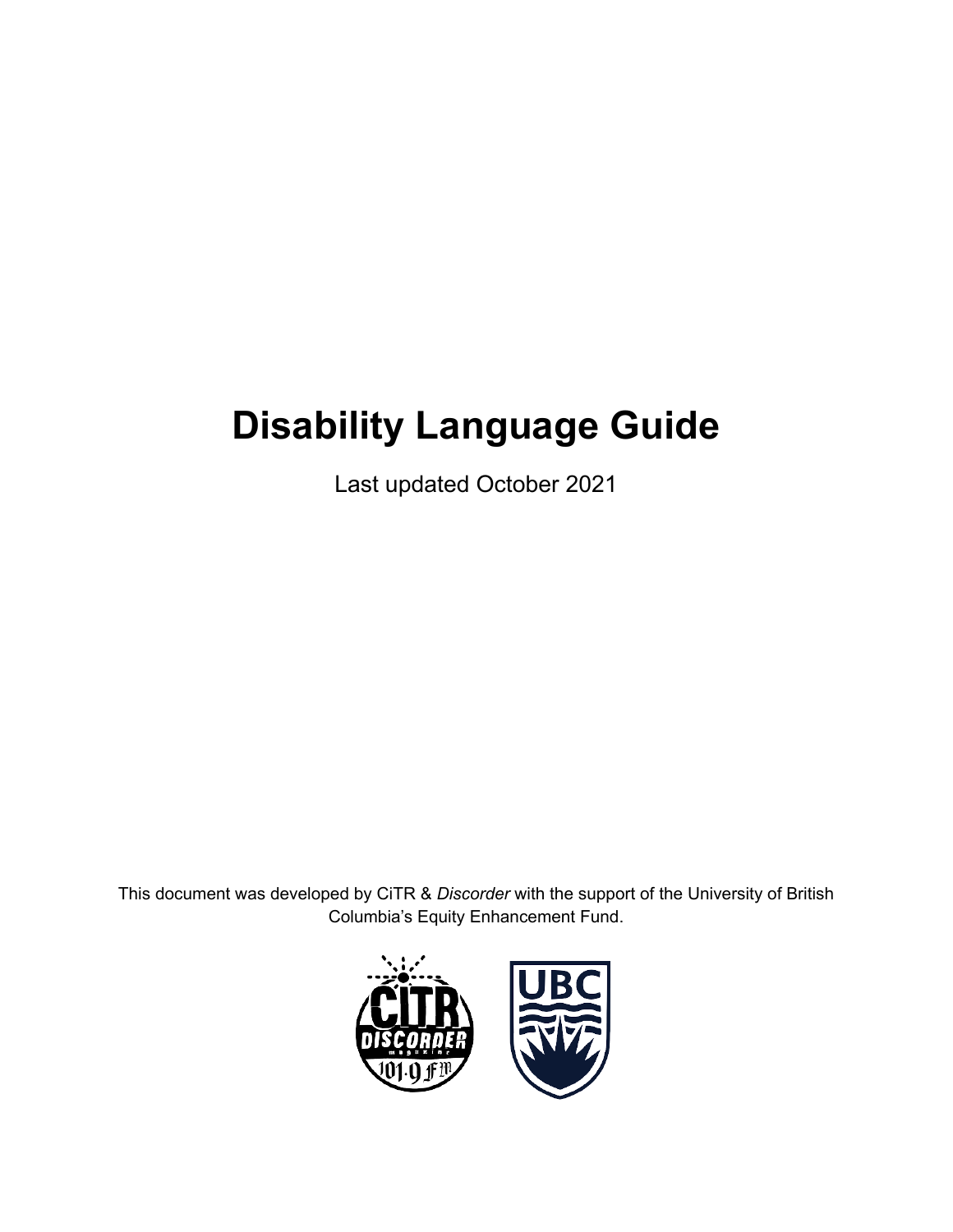# **Table of Contents**

<span id="page-1-0"></span>

| <b>Table of Contents</b>                     |                | $\mathbf 1$      |
|----------------------------------------------|----------------|------------------|
| <b>Introduction</b>                          |                | $\boldsymbol{2}$ |
| <b>Disclaimers</b>                           |                | $\mathbf{2}$     |
| <b>Best practices</b>                        |                | $\mathbf{3}$     |
| Centre the voices of those with disabilities | 3              |                  |
| Don't be afraid to ask                       | 3              |                  |
| Make sure their accessibility needs are met  | 3              |                  |
| <b>Clarify terminology</b>                   | 3              |                  |
| Ask if they want to talk about it            | 3              |                  |
| <b>Intersectionality is key</b>              | $\overline{4}$ |                  |
| Keep in mind when reporting                  | $\overline{4}$ |                  |
| <b>Vocabulary</b>                            |                | $5 - 30$         |
| <b>Index</b>                                 |                | 31               |
| <b>Alphabetically</b>                        | 31             |                  |
| Technology                                   | 32             |                  |
| <b>Experience and identity</b>               | 32             |                  |
| <b>Physical disability</b>                   | 33             |                  |
| <b>Learning disability</b>                   | 33             |                  |
| Cognitive and intellectual disability        | 32-33          |                  |
| Neurodevelopmental disability                | 33             |                  |
| <b>Bibliography</b>                          |                | 34               |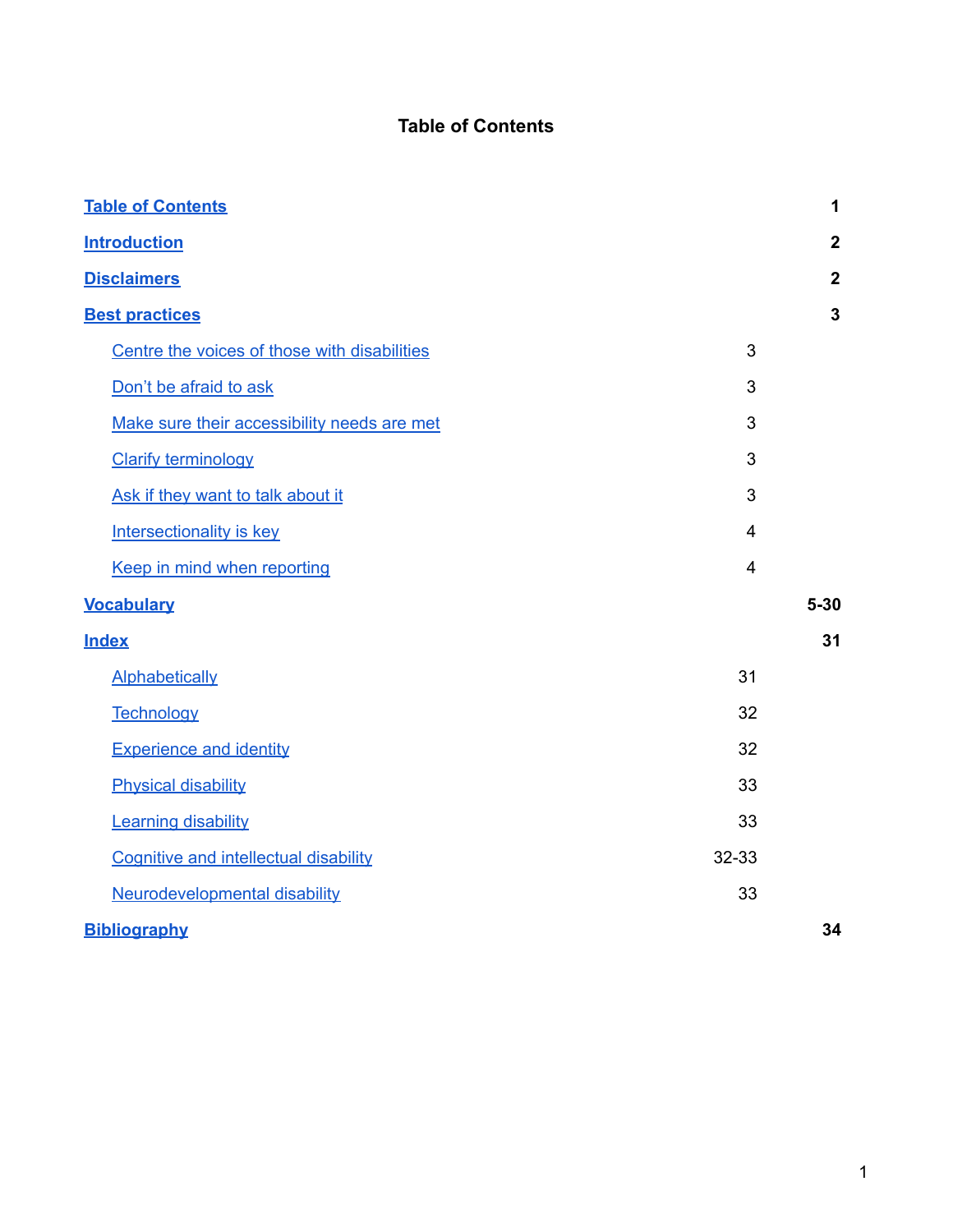### **Introduction**

<span id="page-2-0"></span>The Disability Language Guide is designed to provide insights into best practices for terminology and reporting on accessibility issues. While the primary goal of this document is to support media producers when discussing disability and accessibility, this document can also inform anyone approaching the topics of disability advocacy and experience.

It is adapted from the CiTR Accessibility Collective's *Best Practices for Reporting on [Accessibility](https://docs.google.com/document/d/1xGycf1zBbh_Gw4PO6zg03HxbFILL0vtBZO4gxMJbwoA/edit?usp=sharing) Issues [Manual](https://docs.google.com/document/d/1xGycf1zBbh_Gw4PO6zg03HxbFILL0vtBZO4gxMJbwoA/edit?usp=sharing)*; the Disabled People's Association, Singapore's *Glossary of Disability [Terminology](https://www.dpa.org.sg/wp-content/uploads/2015/10/DPA-Disability-Glossary-FINAL.pdf)*; the Association of University Centres on Disability's *[Respectful](https://www.aucd.org/docs/add/sa_summits/Language%20Doc.pdf) Disability Language Guide*; Ryerson University's *Inclusive [Language](http://www.humber.ca/makingaccessiblemedia/modules/01/transript/Inclusive_Language_Guide_Aug2017.pdf) in Media: A Canadian Style Guide*; and input from Vancouver's disability community with the support of the University of British Columbia's Equity Enhancement Fund.

These definitions and guidelines will help you develop content and to build your skills as a writer and journalist.

# **Disclaimers**

<span id="page-2-1"></span>**Please note, all definitions provided in this guide are subject to the preference of the individual being interviewed, featured, and/or discussed.** All folks with disabilities have vastly different lived experiences and therefore, may have varying preferences in terms of the language used to describe their identity and circumstances. **This may mean that one individual's preference and opinions may be antithetical to another's or to the definitions written in this language guide.** Be considerate and prioritize the comfort of the individual(s) you are working with. While this language guide is meant to be a tool to help assist you, communicating with a person with a disability is ultimately the best way to report on the topics in relation to accessibility and disability subject matters.

The language, preferences, and understandings of disability advocacy and experience evolve at a lightning pace and the terminology in this document may be outdated. This document is meant to be 'breathing' and will be updated on request.

<span id="page-2-2"></span>Please submit any recommendations, comments, and/or concerns to this [form](https://airtable.com/shrcojZgCm2rq4Ggh).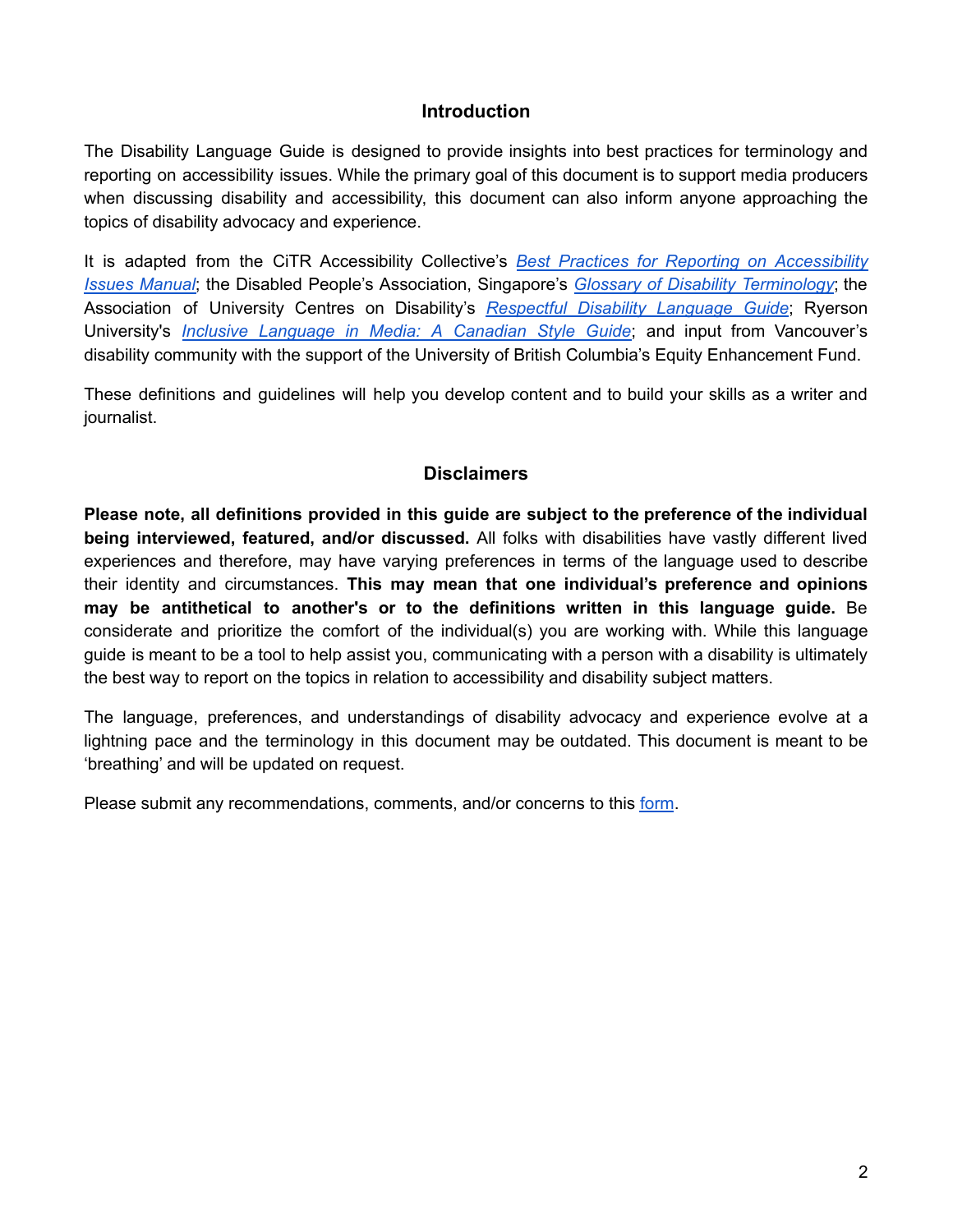# **Best practices**

Here are a few tips to keep in mind when producing content around disability adapted from CiTR & *Discorder*'s Best Practices for Reporting on [Accessibility](https://gdoc.pub/doc/e/2PACX-1vQ8f84-NlImDX2JOR0oeXLgbJj6Tk_ApbNMHA_Ll_0kxU9X2W3fzmQiugySJ6cBibbhSa9IhS4buJFz) Issues Manual.

### <span id="page-3-0"></span>*Centre the voices of those with disabilities*

As the disability justice saying goes, "Nothing about us, without us." When making content that speaks on disability issues, it is essential that you feature and highlight the voices of folks who experience disability. Do not include conjecture or secondary sources. Focus on the content recorded and the account of the individual with a disability. Consulting with experts or folks with a specific disability works to centre the voices of those with disabilities.

### <span id="page-3-1"></span>*Don't be afraid to ask*

If your interviewee has a disability, don't be afraid to ask about it. It is better to ask the person directly than to assume. Do some research before the interview begins and clarify any outstanding questions when you reach out for an interview. Do not ask invasive or inappropriate questions. Consider whether you need this information to better report on the topic. For example, what is your disability, how would you like to be identified, what questions are you not comfortable with me asking, what is your preferred terminology, etc.

### <span id="page-3-2"></span>*Make sure their accessibility needs are met*

You are likely to come across a variety of disabilities in this area of reporting, which adds a number of responsibilities to hosting an interview. Clarify with your interviewee whether you will meet in-person, talk over the phone, or meet virtually Many interviewees will be comfortable voicing their accessibility needs, but it is important that you ask regardless. Meet their needs as expressed and give them options on how best to do the interview. It is your responsibility to be flexible in order to make the experience comfortable for your subject.

# <span id="page-3-3"></span>*Clarify terminology*

Some folks with disabilities have specific terms they use for themselves and it's your responsibility to respect those terms. However, not everyone with disabilities–or even those that have a similar disability–prefer the same terms. That's why it is important to ask! You need to balance curiously respecting the individual's preferences and conducting your own research to responsibly interview the subject. It's important not to put the labour of explaining or educating about disability and its impacts back onto the shoulders of those who have a disability. If the source is not available or unable, ask a trusted family member or relevant organization that represents people with disabilities. Always use people-first language unless otherwise indicated by the source.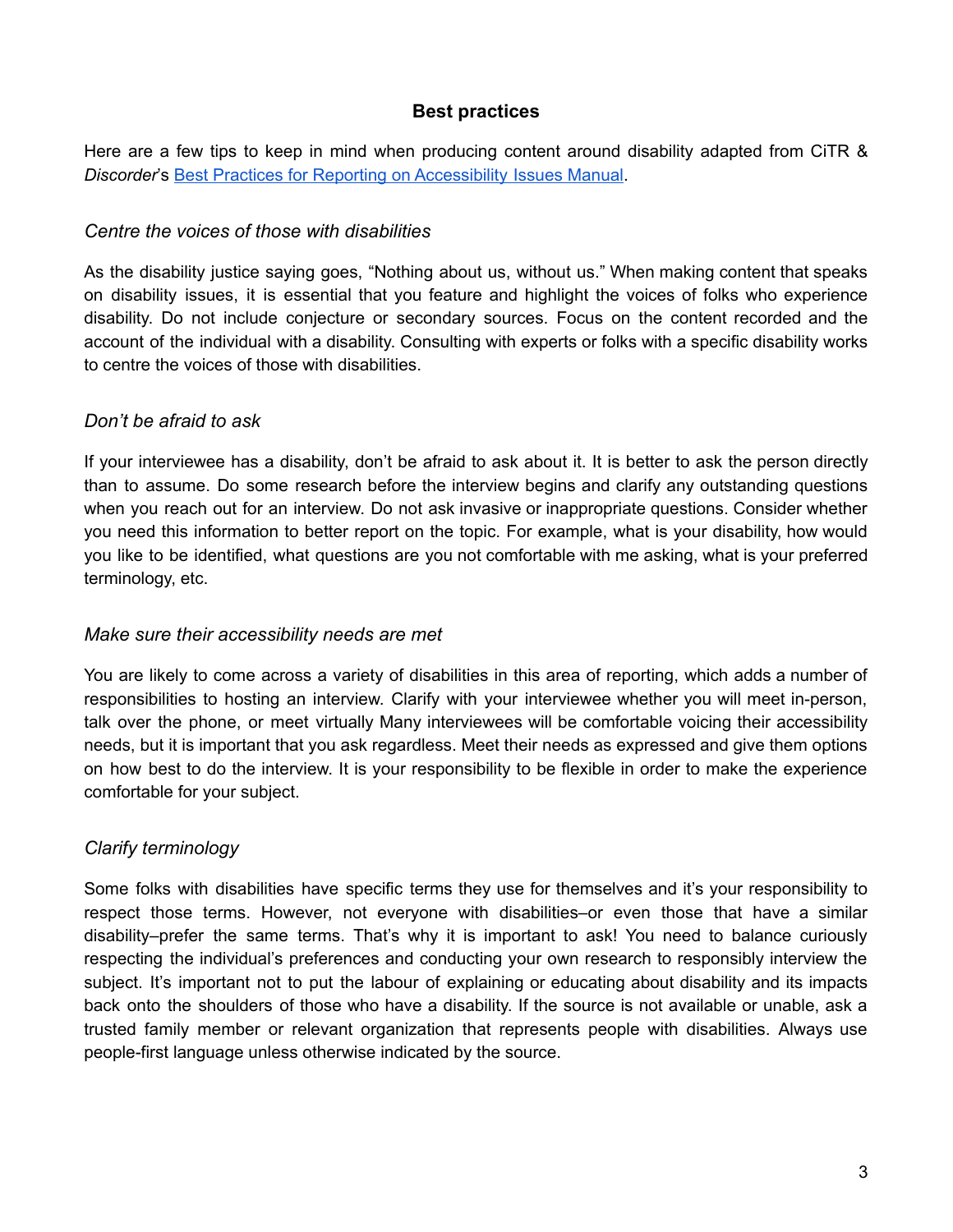### <span id="page-4-0"></span>*Ask if they want to talk about it*

Before recording, ask if your interviewee wants to discuss their disability. In some cases, the subject's disability may not be relevant to the interview topic or they would like to avoid their disability as a whole. It's likely that the guest will want to speak about it, but only if it is relevant. Respect the requests of your interviewee.

# <span id="page-4-1"></span>*Intersectionality is key*

News stories often may not immediately appear to be related to disability, but intersect with disability when examined further. It is important that we understand disability to intersect with other experiences, identities, structures, and institutions. Disability is only one part of a person's selfhood and it is important to recognize other aspects of someone's story that may not be related to accessibility.

### <span id="page-4-2"></span>*Keep in mind when reporting*

Emphasize abilities, not limitations. Examining what people can do instead of what they can't is empowering.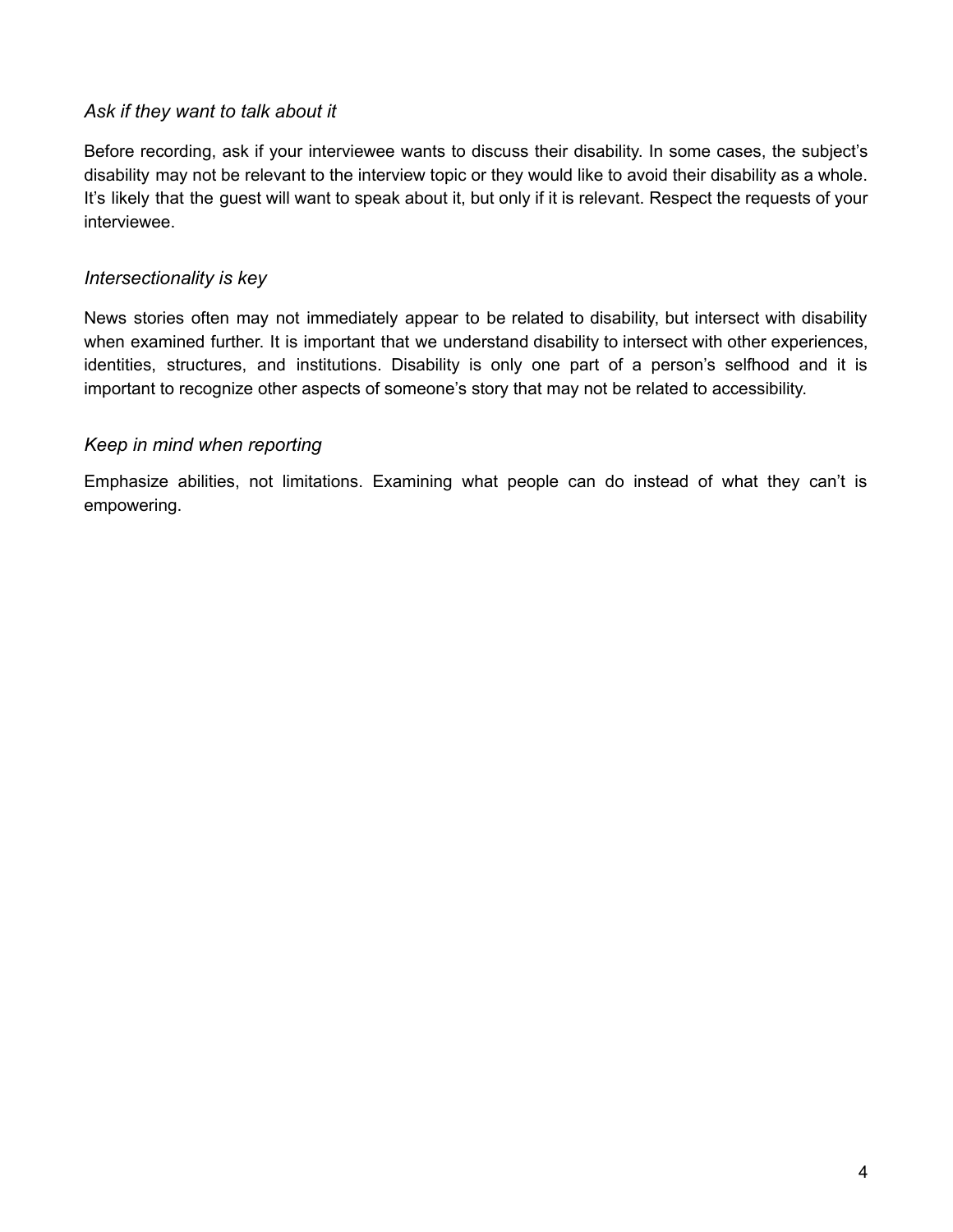# **Vocabulary**

### <span id="page-5-1"></span><span id="page-5-0"></span>**1. Able-bodied (adj)**

### *Definition*

Someone that does not have an illness, injury, or condition that makes it difficult to do the things that other people do and explicitly refers to physical disabilities.

### *Example(s)*

The band has three disabled members and an able-bodied drummer.

### *Reason for inclusion*

While 'able-bodied' is sometimes used incorrectly as the antonym of 'disabled.' A more appropriate option would be to use 'non-disabled' or 'person without a disability'.

# <span id="page-5-2"></span>**2. Ableism (n)**

#### *Definition*

Discrimination and social prejudice against people with disabilities or who are perceived to have disabilities in favour of able-bodied people. Ableism characterizes people as defined by their disability and as inferior to non-disabled folks.

### *Example(s)*

A friend repeatedly calls their ex-girlfriend "psychotic" for becoming jealous when they used to text other women. *(Stigmatizes mental illness)*

An older woman asks a young woman to move from a bus seat that's reserved for people with disabilities. *(Assumes disability is only visible)*

#### *Reason for inclusion*

This term is why this document is necessary. Ableism is so prevalent and accepted that most non-disabled people don't even register normalized forms of ableism in every system in society. It is important to interrogate assumptions you have around disabilities and make sure you are supporting and listening to your subject.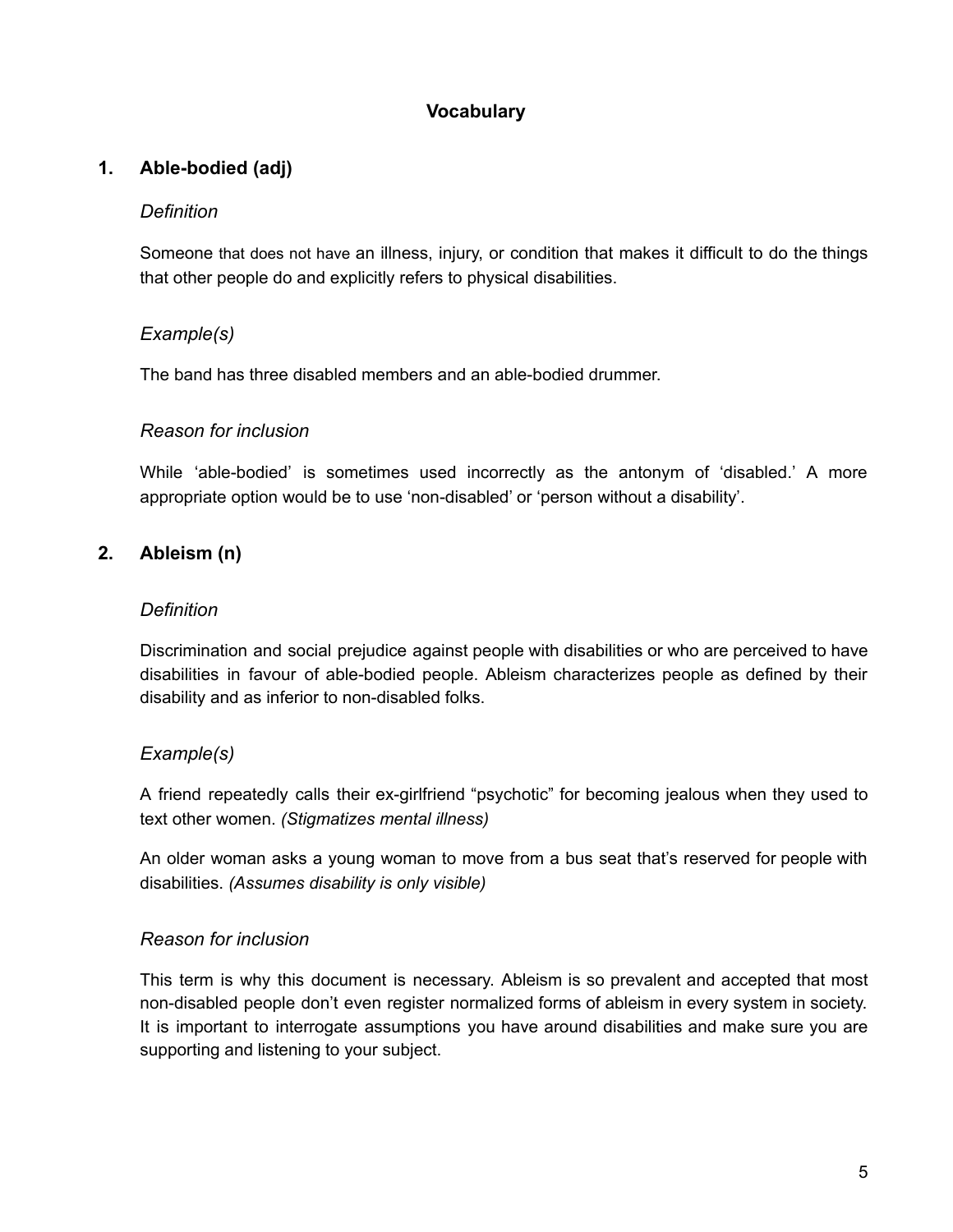# <span id="page-6-0"></span>**3. Access (n)**

### *Definition*

A means of approaching, entering, exiting, communicating with, or making use of a space, product, or programme.

### *Example(s)*

A person who is deaf cannot access radio content that has not been transcribed.

### *Reason for inclusion*

Access and disability issues are largely undercovered and a goal of this document and CiTR & *Discorder* as an independent media outlet is to encourage producers to discuss and create content around accessibility.

### <span id="page-6-1"></span>**4. Accessibility (n)**

#### *Definition*

The degree to which a production, device, service, or environment is available to as many people as possible, including people with disabilities, and can be viewed as the 'ability to access' and benefit from a system or entity.

### *Example(s)*

Touch-screen voting machines meet the requirements for accessibility to people with disabilities.

#### *Reason for inclusion*

Not to be confused with 'usability,' which is the extent to which a product can be used by specified users to achieve specific goals with effectiveness, efficiency, and satisfaction in a specified context of use.

### <span id="page-6-2"></span>**5. Adaptive or assistive technology (n)**

#### *Definition*

Assistive, adaptive, and rehabilitative devices to help people with disabilities to independently perform activities of daily living such as mobility, eating, and dressing.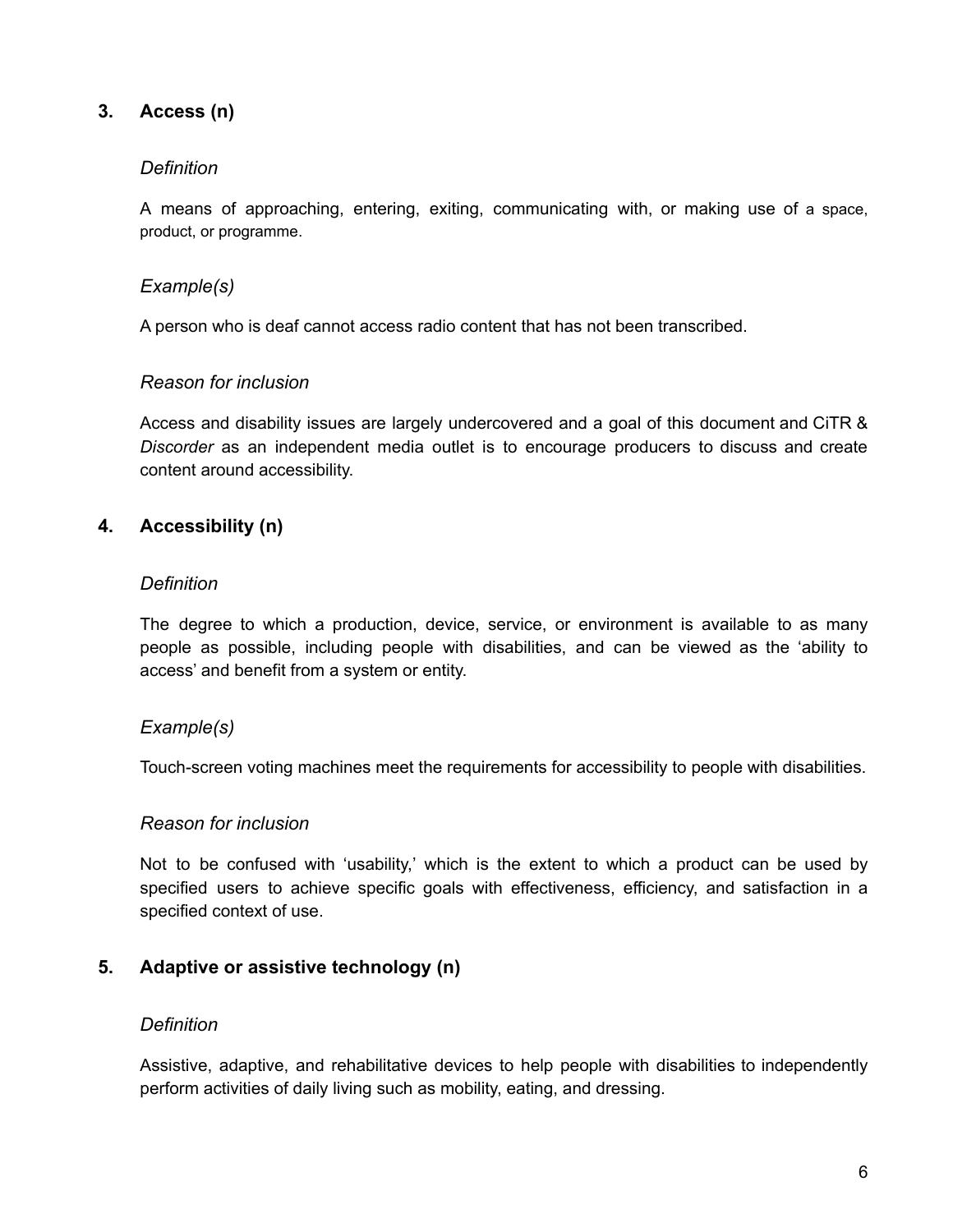A wheelchair helps someone who has a physical disability to get to their daily activities, appointments, and workplace. A software that reads text aloud from a computer screen or a keyboard for someone who struggles with handwriting are also examples of assistive technology.

### *Reason for inclusion*

Assistive technologies can promote independence by enabling people to perform tasks that they were formerly unable to accomplish on their own.

# <span id="page-7-0"></span>**6. Advocate (v)**

### *Definition*

Acting, speaking, or writing to promote, protect, and defend the human rights of people with disabilities or other marginalized groups.

### *Example(s)*

The popular Instagram account [hot.crip](https://www.instagram.com/hot.crip/) uses memes to advocate for people with disabilities.

#### *Reason for inclusion*

People with disabilities are often left with the task of advocating for themselves for access to basic accomodation and respect from their communities, workplaces, and environments. It is important to recognize this labor and everyone's responsibility to advocate for people with disabilities and other marginalized groups whenever possible.

### <span id="page-7-1"></span>**7. Augmentative communication (n)**

#### *Definition*

The supplementation or replacement of speech through the use of aided or unaided techniques.

#### *Example(s)*

People who are deaf may use sign language, gestures, and fingerspelling as unaided communication, whereas technology is associated with aided communication, like text messaging.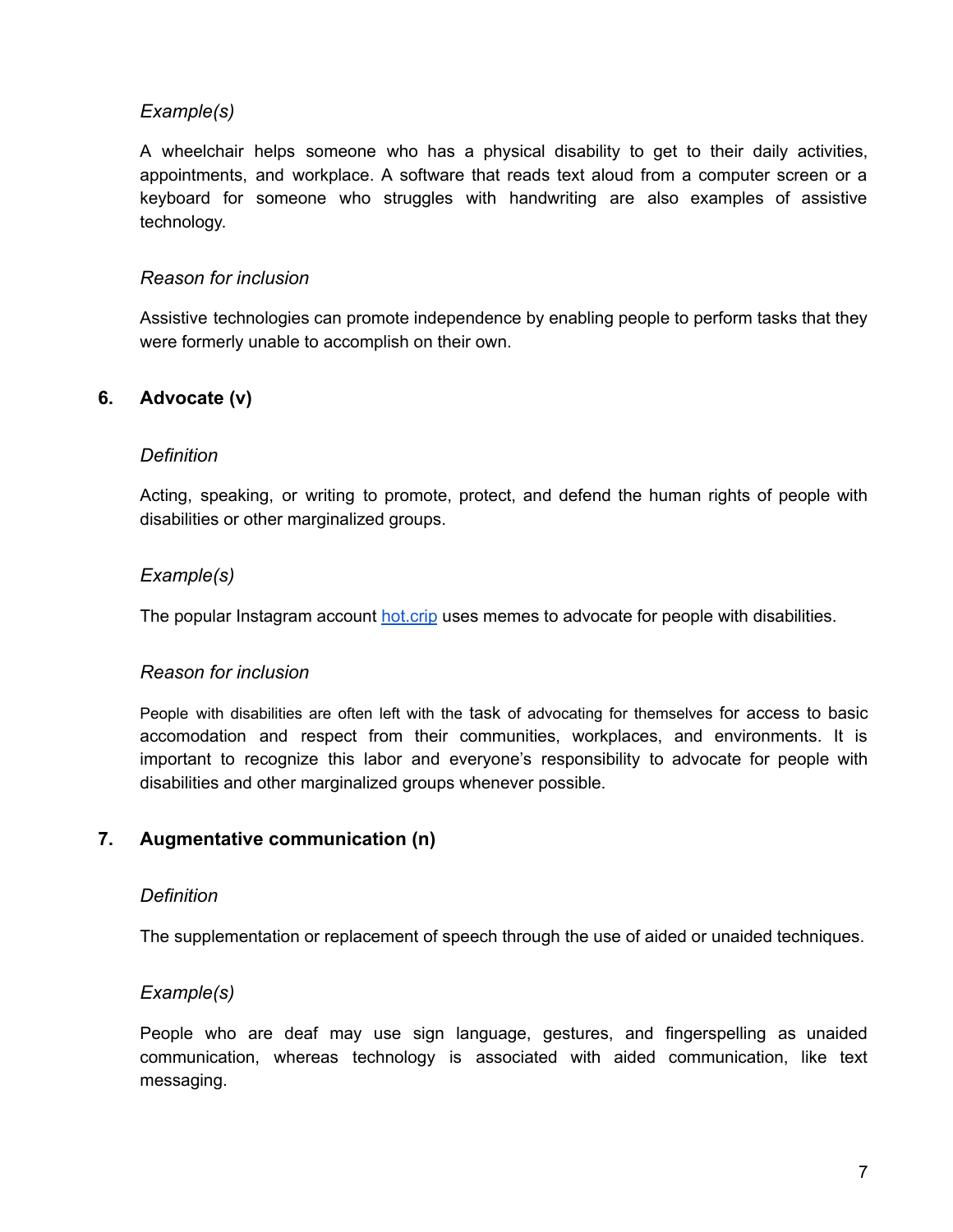### *Reason for inclusion*

There are many forms of communication and as a media producer, it is important to reasonably adapt to whatever form the subject is most comfortable with.

# <span id="page-8-0"></span>**8. Autism Spectrum Disorder (ASD) (n)**

### *Definition*

A developmental disorder that impacts how a person perceives and socializes with others. People with ASD may have challenges with social interactions and communication and by restricted or repetitive thought and/or behavior patterns. The autism 'spectrum' refers to the wide range of symptoms and severity that people with ASD may experience.

Someone with ASD may fail to respond to their name or appear not to hear you at times. They may have poor eye contact, lack facial expression, may not speak or have a delay in speech, or lose previous ability to say words or sentences. A symptom of ASD is hypersensitivity to sensory and social-environmental stimulation, which can trigger anxiety.

# *Example(s)*

As a person with ASD, Logan appreciates having regular meal, activity, and sleep schedules.

### *Reason for inclusion*

ASD is one of the largest disability groups and has many types. Maybe because of its prevalence, ASD is also one of the most commonly misunderstood disabilities. It is important to understand how complex and different the behaviour may be, especially, in an one-on-one interview or in a journalistic setting.

### <span id="page-8-1"></span>**9. Barrier (n)**

#### *Definition*

An obstacle preventing a person with a disability from living independently, working, travelling, and/or having access to buildings, services, forms, and information.

### *Example(s)*

The loud sound system at a music venue is a barrier to people with all kinds of abilities attending shows, including D/deafness, ASD, sensory disabilities, and invisible disabilities.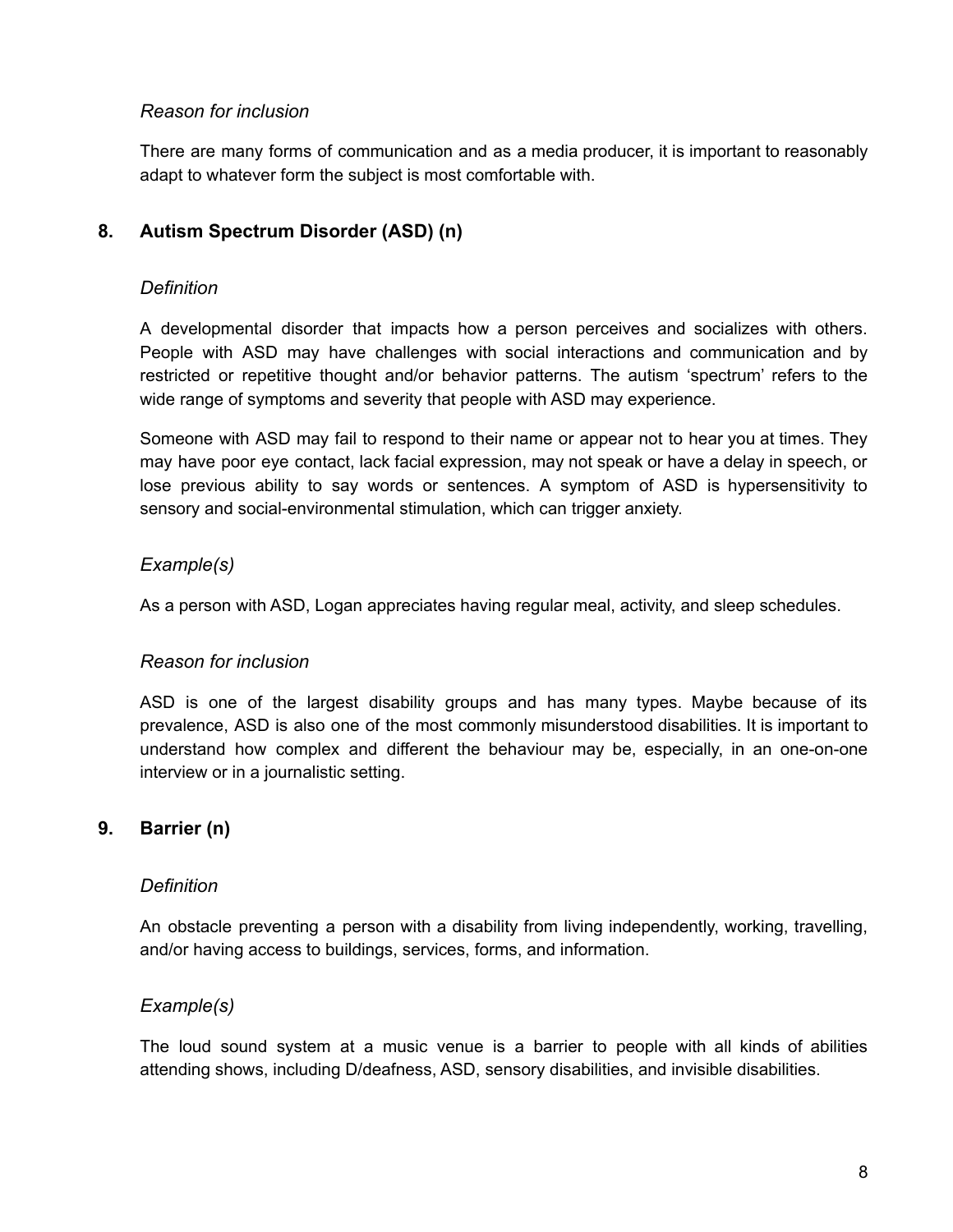### *Reason for inclusion*

People with disabilities often encounter some sort of barrier. Barriers that affect people with physical disabilities are often the most obvious and the most commonly addressed but barriers to people with learning, cognitive, communication, and/or invisible disabilities require equal urgency and visibility.

# <span id="page-9-0"></span>**10. Blindness, blind (n)**

### *Definition*

Fully or partially reduced functioning in one eye or both eyes' ability to detect and/or process images. However, 'blind' is usually used to describe the complete inability to see.

Terms like 'low vision,' 'partially sighted,' 'legally blind,' and 'totally blind' are used to describe the spectrum of blindness.

### *Example(s)*

The person who is blind relies on their guide dog to navigate the physical world.

#### *Reason for inclusion*

There are many people who are blind or vision impaired. Always be considerate and ask if there is anything you can do to help.

### <span id="page-9-1"></span>**11. Braille (n)**

#### *Definition*

An alphabetic system of printing and writing for people who are blind or have low vision that consists of raised dots that can be interpreted by touch.

#### *Example(s)*

Running their fingers along the raised dots, Kai read the book written in braille.

#### *Reason for inclusion*

Ask your subject how they're most comfortable communicating. Braille may be used on radio switchboards to accommodate programmers who are blind.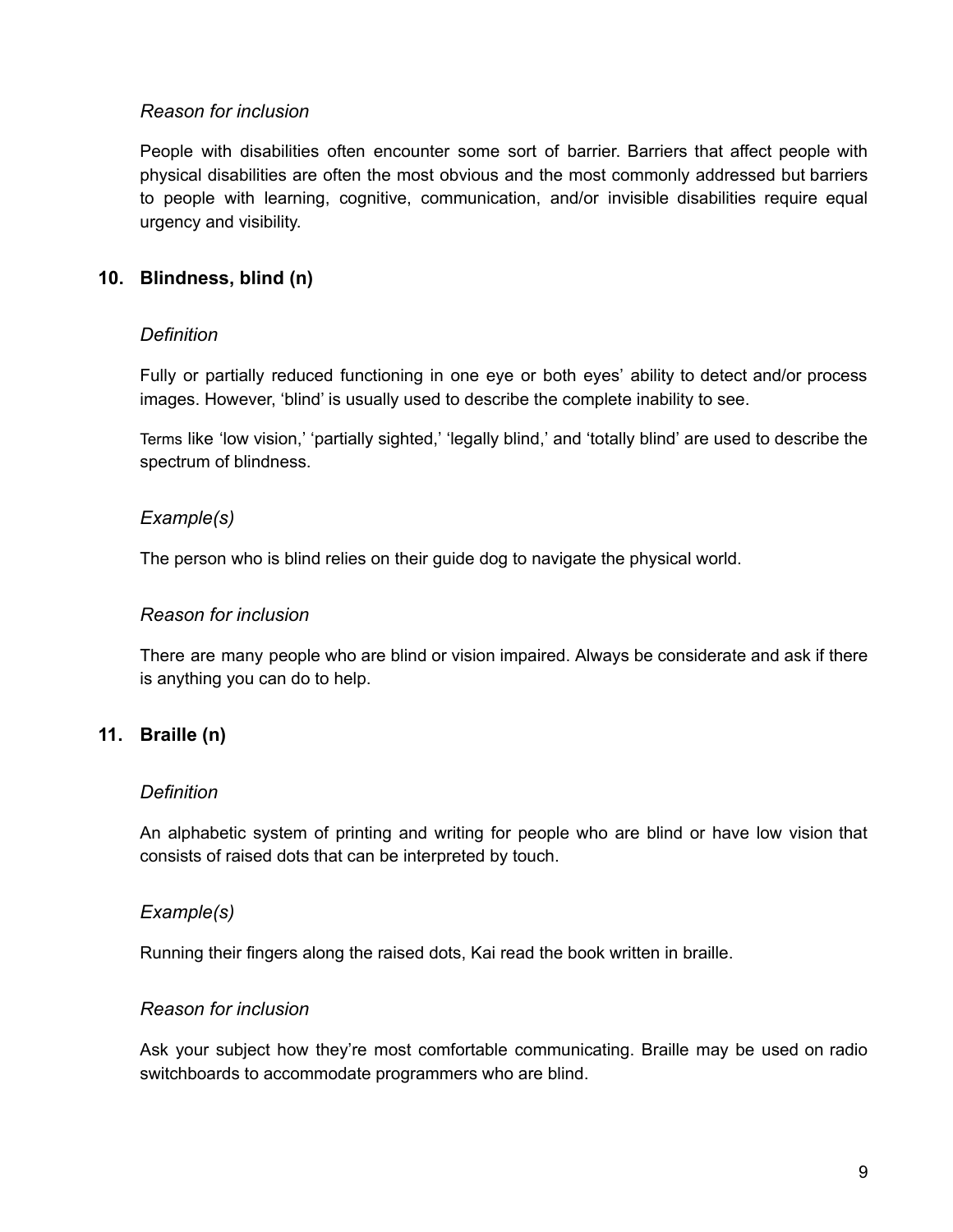### <span id="page-10-0"></span>**12. Chronic disease, chronic illness (n)**

### *Definition*

A health condition that lasts longer than three months.

### *Example(s)*

Alzheimer disease, Arthritis, Asthma, Cancer, COPD (Chronic obstructive pulmonary disease), Crohn disease, Cystic fibrosis, Diabetes, and Dementia are all examples of chronic illnesses.

### *Reason for inclusion*

Chronic illnesses often require sustained and often intensive attention, economic resources, and accommodations. When reporting on people with chronic illnesses, it is important to consider these amplified stresses and accommodate the subject considering these associated stresses and 'costs.'

### <span id="page-10-1"></span>**13. Clear floor space (n)**

#### *Definition*

The minimum unobstructed floor or ground space required to accommodate a single, stationary wheelchair and occupant.

### *Example(s)*

Technically, the music venue was outfitted to be accessible to people with mobility aids, but all the wires, garbage cans, and gear made it impossible for a person with a physical disability to use the space.

#### *Reason for inclusion*

Accessibility is a constant practice, not an instance.

### <span id="page-10-2"></span>**14. Cognitive disability (n)**

### *Definition*

People with cognitive disabilities often have difficulty displaying intellectual functioning and adaptive behavior. Cognition is understood to be general awareness and the ability to learn in particular.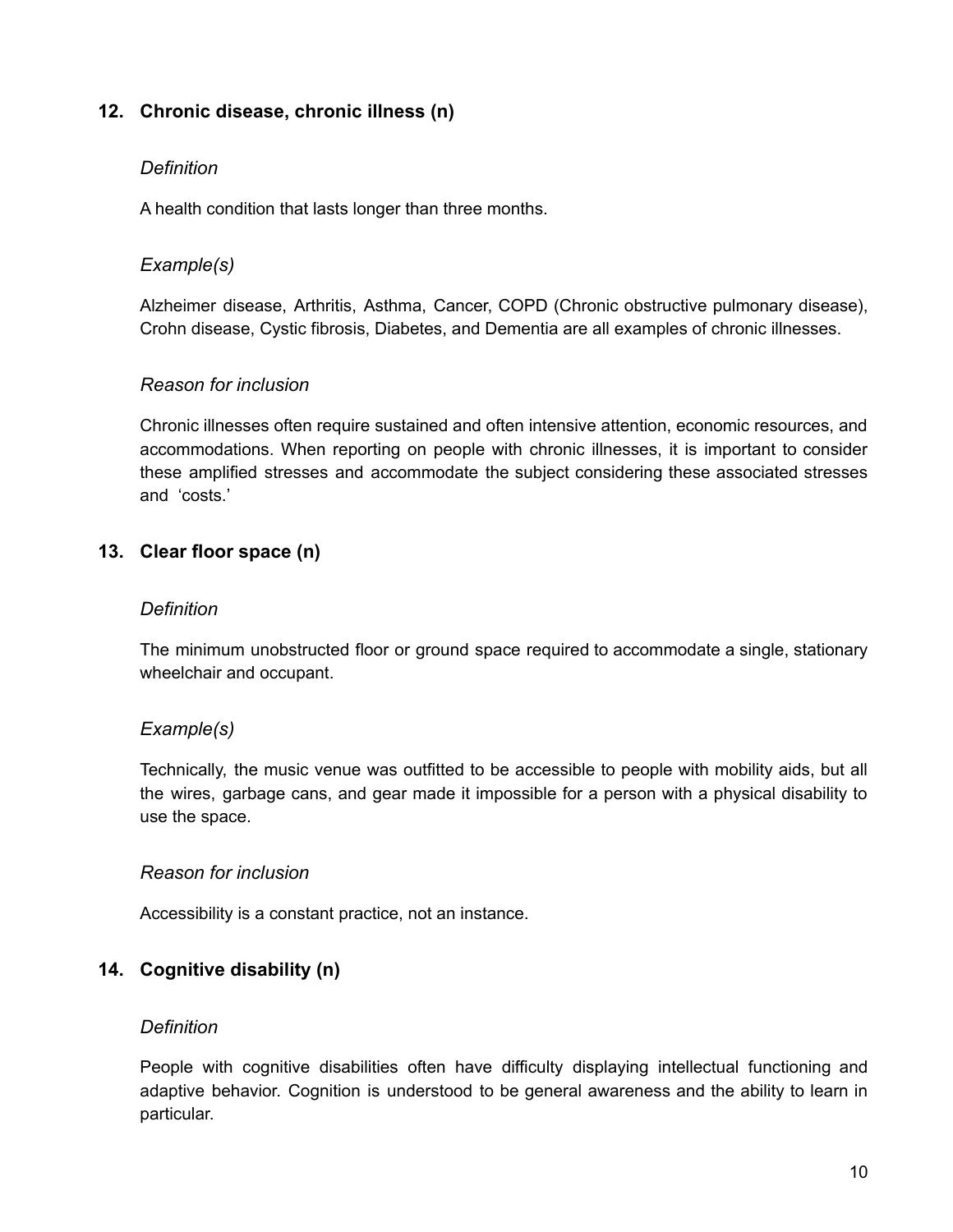Cognitive disorders are often associated with difficulty with perceiving, recognizing, choosing, and understanding, especially as barriers to learning, and are often conflated with intellectual and learning disabilities.

### *Example(s)*

Intellectual disabilities, ASD, mental illness, brain injury, stroke, dyslexia, attention deficit disorder, and dementia.

# *Reason for inclusion*

It is important to recognize the terms that are appropriate when referring to different types of disabilities. This term was included because it encompasses the experiences of many people and it is an appropriate term to use when describing a wide variety of disabilities.

# <span id="page-11-0"></span>**15. Communication disability (n)**

### *Definition*

Any visual, hearing, or speech difficulties that limit a person's ability to comprehend, detect, or apply language and speech to engage in discourse effectively with others.

Communication disorders are on a spectrum and can range from sound substitution to an individual's inability to use their native language.

### *Example(s)*

Sensory impairments, aphasia, learning disabilities, and speech disorders.

### *Reason for inclusion*

It is important to recognize the terms that are appropriate when referring to different types of disabilities. This term was included because it encompasses the experiences of many people and it is an appropriate term to use when describing a wide variety of disabilities.

# <span id="page-11-1"></span>**16. Congenital condition (n)**

### *Definition*

A condition that is present at or before birth that may result in physical, intellectual, and/or developmental disabilities.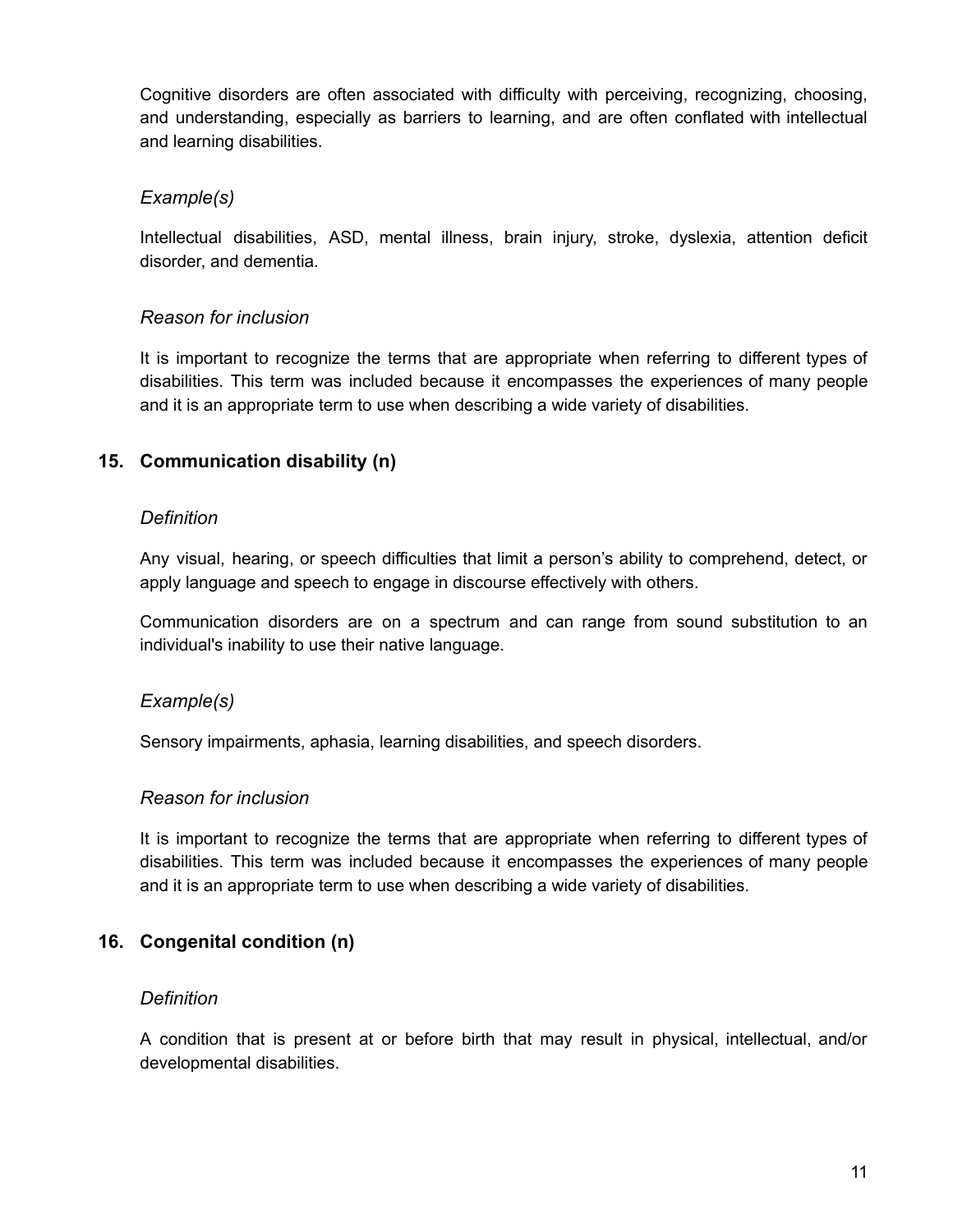Cleft lip and Cleft palate, Cerebral Palsy, Fragile X syndrome, fetal alcohol syndrome, Down syndrome, Spina Bifida, and Cystic Fibrosis.

### *Reason for inclusion*

Congenital conditions are a long-term disability, which may have significant impacts on individuals, families, health-care systems, and societies. A common alternative phrasing is 'birth defect,' which is not an acceptable term to use.

# <span id="page-12-0"></span>**17. Curb-cut effect (n)**

### *Definition*

A concept in universal design that asserts that products, laws, and programmes that benefit vulnerable groups, such as people with disabilities and people of color, ultimately benefit all of society.

The name references 'curb-cuts,' which are the ramps incorporated into sidewalk curbs to facilitate pedestrians with mobility aids, strollers, wagons, and other wheeled devices and exemplifies the universal benefits of integrating accessibility accommodations.

### *Example(s)*

Closed captioning was added to movies to accommodate people with hearing impairments, but also benefit non-disabled people who like to talk during movies.

#### *Reason for inclusion*

This concept is well understood in the disabled and disability advocate communities but is applicable to all disciplines. Its simplicity is a powerful reminder that accessibility is not an unreasonable goal and in fact can be readily and universally realized.

#### <span id="page-12-1"></span>**18. Deafness, D/deaf (n)**

#### *Definition*

'deaf' refers to the physical condition of fully or partially reduced functioning in one ear or both ears' ability to detect and/or process sounds. However, 'deaf' is usually used to describe the complete inability to hear.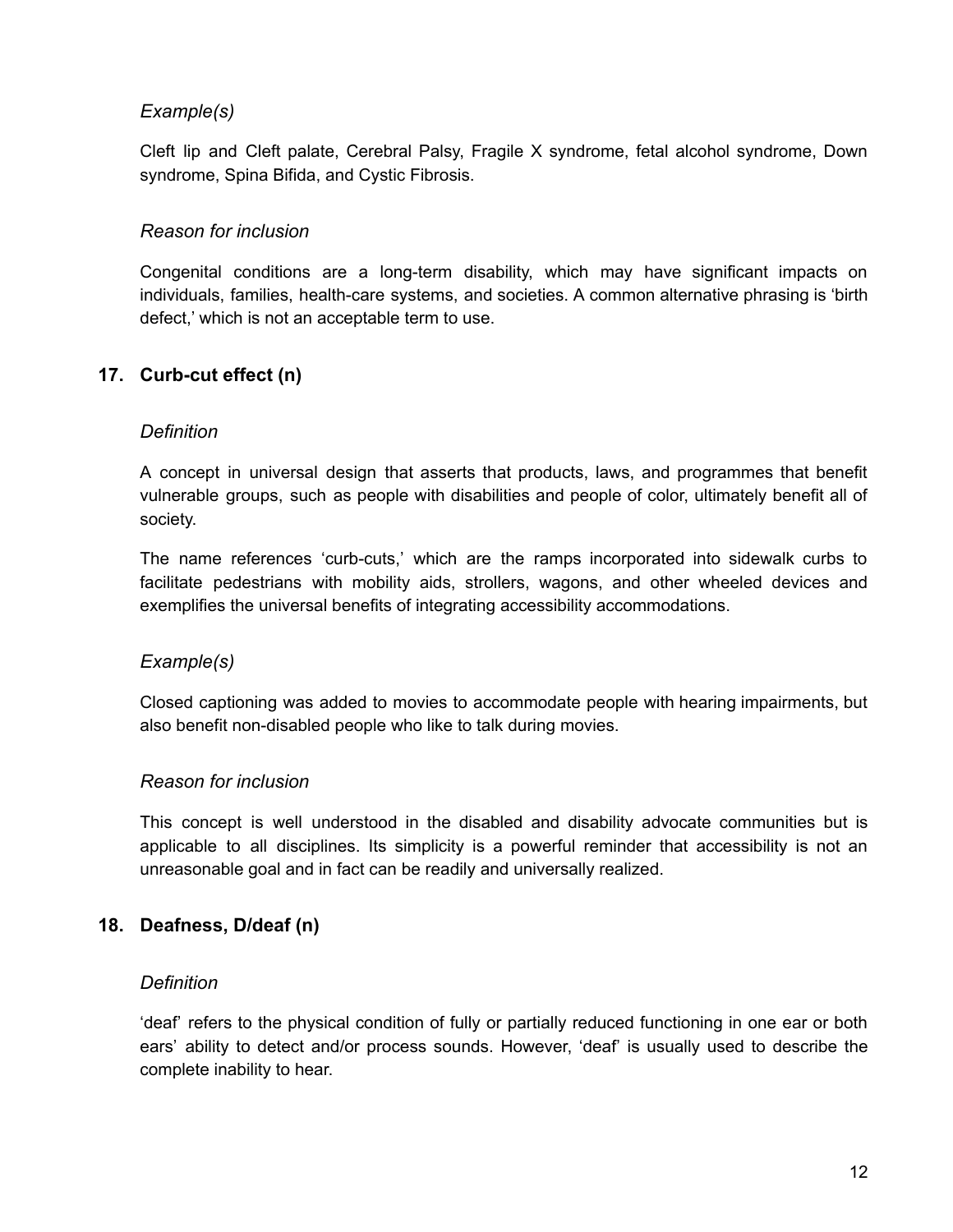'Deaf' refers to the identity, culture, social beliefs, behaviors, art, literary traditions, history, values, and shared institutions of communities that are affected by deafness and which use sign languages as the main means of communication.

Terms like 'hearing impaired,' 'hard of hearing,' and 'hearing loss' are used to describe the spectrum of deafness.

# *Example(s)*

As a person who is deaf, Jess communicates using sign language.

### *Reason for inclusion*

There are many people who are D/deaf or hearing impaired. You may not even realize when you are speaking with someone who is deaf. Always be considerate and ask if there is anything you can do to help.

Someone who is deaf may not identify as Deaf. Deafness is a complete cultural identity that is distinct from other disability advocacy and communities.

# <span id="page-13-0"></span>**19. Developmental disability (n)**

#### *Definition*

An umbrella term that includes chronic intellectual and physical disabilities that can be cognitive or physical or both that arise before age 22 and are likely to be lifelong.

### *Example(s)*

Even though their developmental disability made it challenging for Matt to walk, he still enjoyed cycling with the use of a hand cycle.

### *Reason for inclusion*

It is important to recognize the terms that are appropriate when referring to different types of disabilities. This term was included because it encompasses the experiences of many people and it is an appropriate term to use when describing a wide variety of disabilities.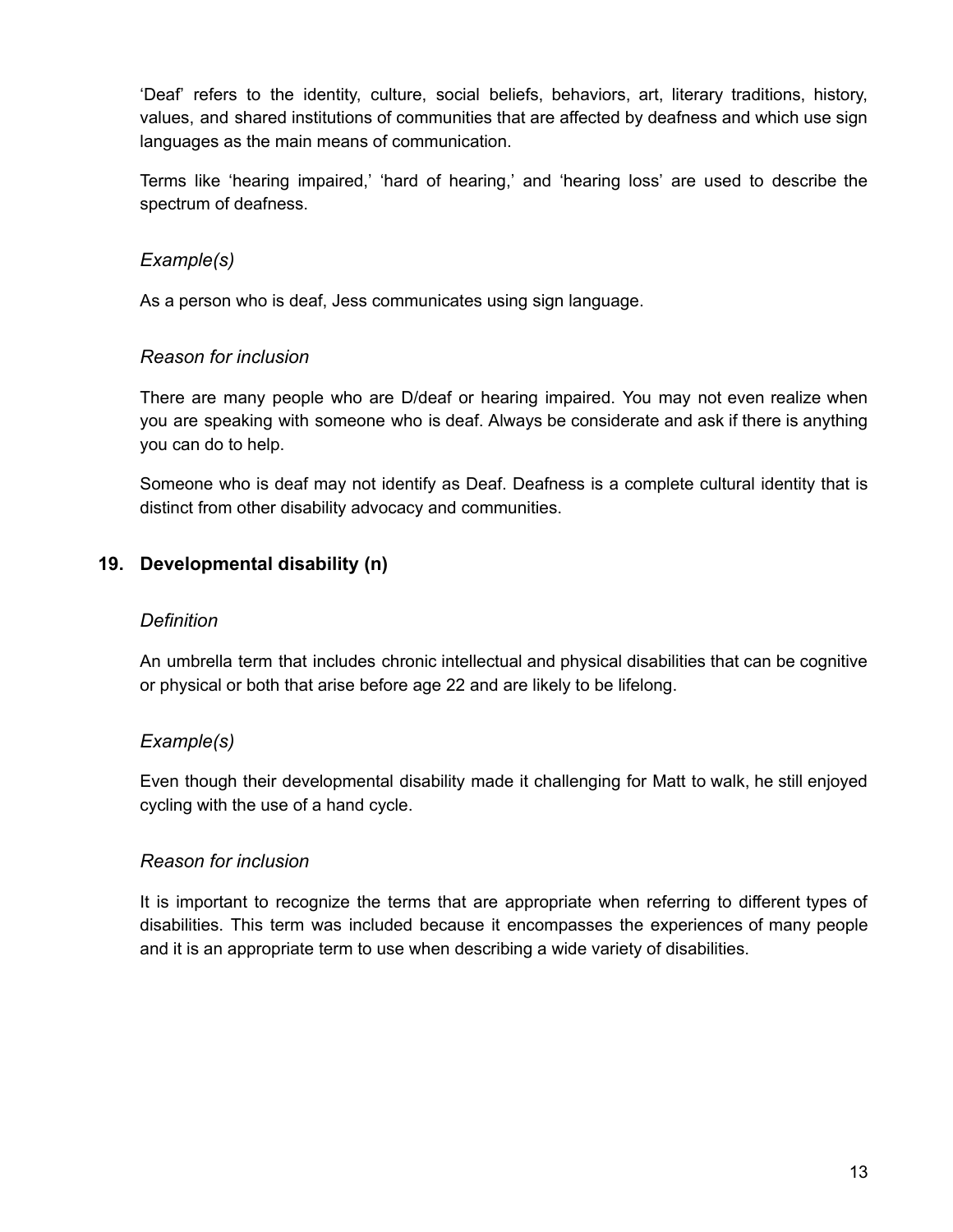# <span id="page-14-0"></span>**20. Digital divide (n)**

#### *Definition*

The gap between individuals, groups, countries, and areas that have access to modern information and communications technology, and those that don't or have restricted access.

More information is being offered online than ever before, and because of that, the digital divide is continuously growing and limiting certain populations from having access to information.

### *Example(s)*

Just when Jay had finished updating their website to meet WCAG AA requirements, WCAG 2.0 was announced.

#### *Reason for inclusion*

The digital divide affects people with disabilities more than any other group, since they face intrinsic problems of accessibility ranging from a fundamental lack of training in information and communications technology, to physical barriers, the lack of assistive computer technology, and inaccessible multimedia design.

### <span id="page-14-1"></span>**21. Disability (n)**

#### *Definition*

A condition or function judged to be significantly impaired relative to the usul standard of an individual or group and is used to refer to individual functioning, including physical, sensory, cognitive, and intellectual impairment; mental illness; and various types of chronic disease.

Disabilities are incredibly varied and include physical, cognitive, neurological, communication, emotional or behavioral, learning, and invisible disabilities.

Disability is conceptualized as being a multidimensional experience for the person involved and people with disabilities often face physical and social barriers that limit their body structure and function, activity, and participation.

#### *Example(s)*

ASD, stuttering, a broken leg, dyslexia, Obsessive Compulsive Disorder, and Down Syndrome.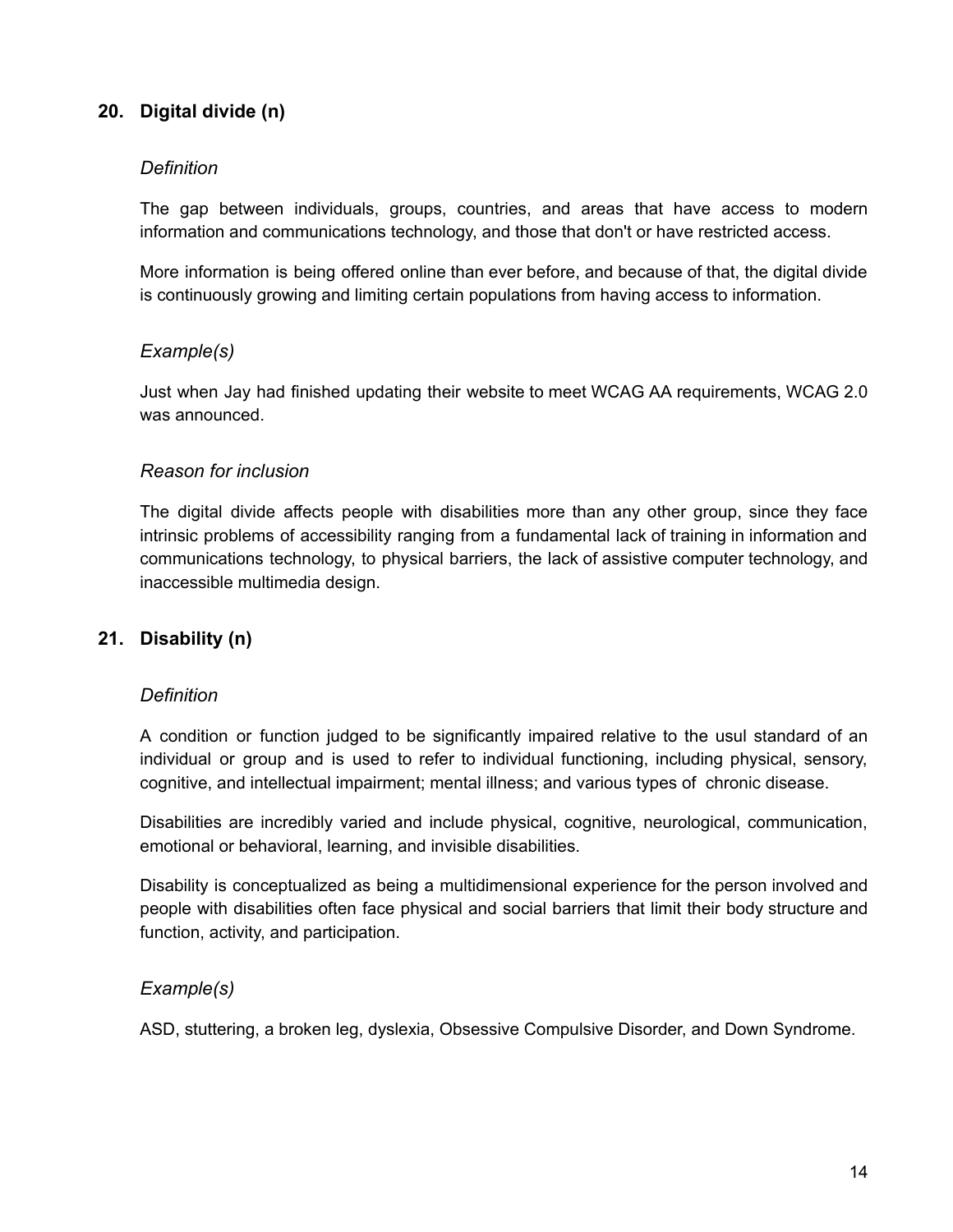# *Reason for inclusion*

This is a disability language guide! It is important to recognize that over 25% of the population identify as having some type of disability. Disabilities are all different but it is important to be considerate of people's needs.

Some individuals prefer the adjective 'disabled' to 'diversely abled' while some prefer the inverse. This term has been critiqued for its potential to centre the individual's disability over other aspects of their identity. Always ask your subject what makes them feel most comfortable.

# <span id="page-15-0"></span>**22. Diversity (n)**

### *Definition*

Recognising and valuing differences between individuals and groups of people

### *Example(s)*

The company focuses on hiring a diverse group of employees to ensure that many different perspectives are considered when modifying company policies.

### *Reason for inclusion*

Disability is a part of diversity that is rarely prioritized and often overlooked. Diversity and inclusion are important concepts in terms of integration of people with disabilities into society.

### <span id="page-15-1"></span>**23. Diverse abilities (adj)**

#### *Definition*

An individual with diverse abilities is an alternative phrasing of an individual who is disabed and has been considered to be the more politically correct phrasing. Diverse abilities means that people's abilities are varied and the different abilities all have value. If talking about more than one disability, this is the common term. It can also encompass groups made up of non-disabled and disabled people.

### *Example(s)*

The audience at the rock & rock show was made up of people with diverse abilities.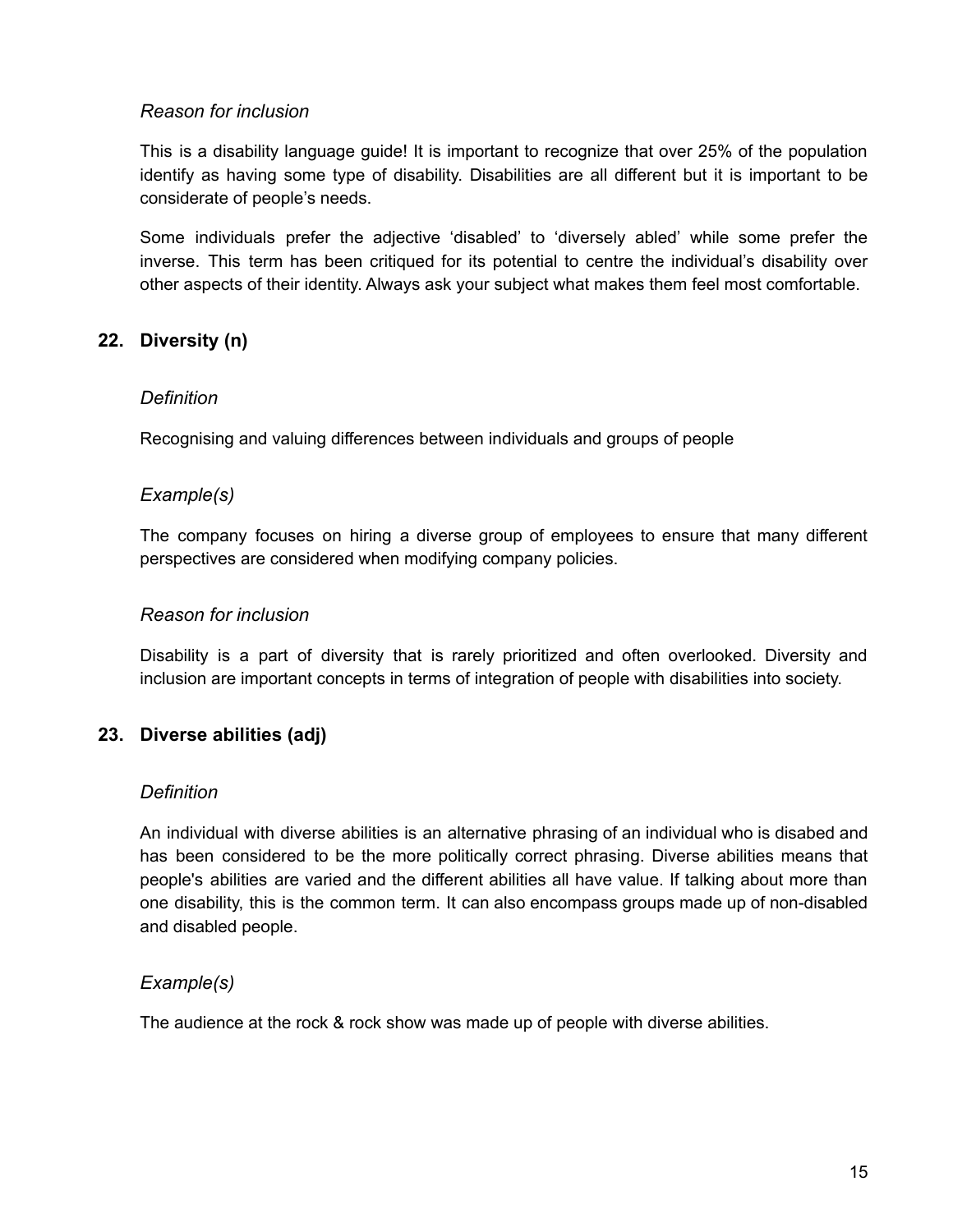### *Reason for inclusion*

Some individuals prefer this descriptor to 'disabled' while some prefer the inverse. This term has been critiqued for its potential to erase disability as an identity. Always ask your subject what makes them feel most comfortable.

# <span id="page-16-0"></span>**24. Emotional or behavioral disorder (n)**

### *Definition*

An emotional or behavioral disorder impacts a person's ability to effectively recognize, interpret, control, and express fundamental emotions and are observed as internal behaviors such as anxiety and depression, external behaviors such as aggression, and low incidence behaviors which occur as responses to specific environmental triggers.

### *Example(s)*

Lola's Borderline personality disorder makes emotional regulation difficult and so they employ many self-soothing strategies to avoid being overwhelmed by changes in their environment.

### *Reason for inclusion*

It is important to recognize the terms that are appropriate when referring to different types of disabilities. This term was included because it encompasses the experiences of many people and it is an appropriate term to use when describing a wide variety of disabilities.

### <span id="page-16-1"></span>**25. Handrail (n)**

#### *Definition*

A rail designed to be grasped by the hand so as to provide stability or support - commonly used while ascending or descending stairways and escalators in order to prevent injurious falls.

#### *Example(s)*

The senior uses the handrail on the steps to support themself while they ascend the stairs.

#### *Reason for inclusion*

Handrails can be very useful for people with mobility challenges, but are often overlooked in public facilities.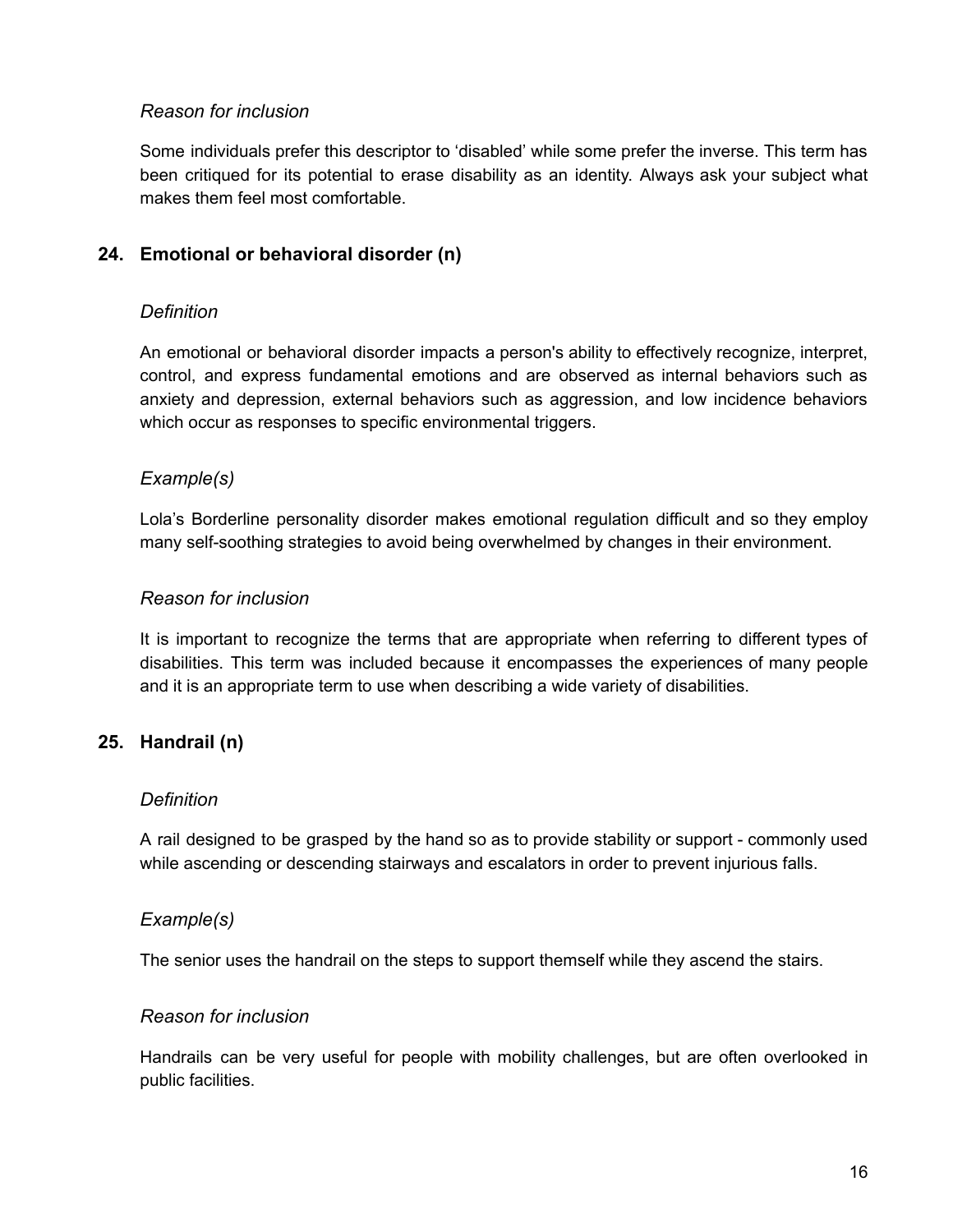# <span id="page-17-0"></span>**26. Hearing aids (n)**

### *Definition*

Tools that people with hearing impairments use to make sounds louder.

### *Example(s)*

Because their hearing aids were not working, Skylar could not hear the fire alarm during the drill.

### *Reason for inclusion*

It is important to know the proper names for assistive devices that people with disabilities often use.

### <span id="page-17-1"></span>**27. Hearing impairment, hearing disability (n)**

### *Definition*

A decreased ability to register sounds to a degree that causes problems not fixable by usual means and can be due to disease, trauma, or congenital or degenerative conditions. Also called 'audiological conditions.'

#### *Example(s)*

Hearing loss, tinnitus, and neuronitis.

#### *Reason for inclusion*

There are many people who are deaf or hearing impaired and you may not even realize it when you are speaking to them. Always be considerate and ask if there is anything you can do to help.

### <span id="page-17-2"></span>**28. Impairment (n)**

#### *Definition*

Any loss or abnormality of psychological, physiological, or anatomical structure or function. Impairments are often physically or biologically based.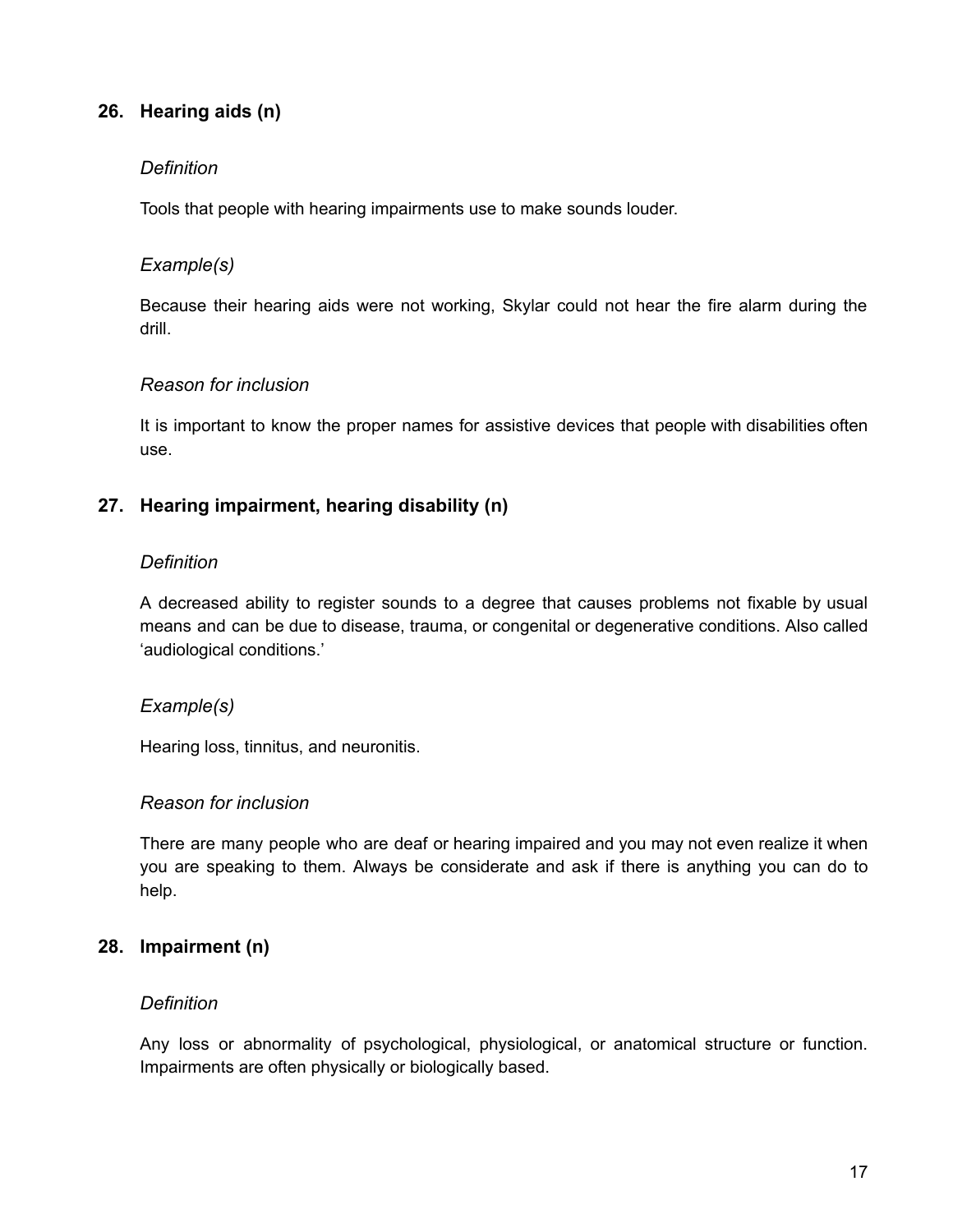After suffering from a spinal cord injury, Davis' impairments restricted their ability to walk.

### *Reason for inclusion*

Impairments are physiological restrictions whereas disabilities are any functional limitations with regard to a particular activity as a result of an impairment and can include social barriers faced by people with disabilities.

# <span id="page-18-0"></span>**29. Inclusion (n)**

### *Definition*

The act or practice of including, integrating, and accommodating people who have historically been excluded.

# *Example(s)*

The music festival hired Sign Language interpreters at all the performances to be more inclusive to people who are hard of hearing.

### *Reason for inclusion*

Individuals with disabilities have historically been excluded from many spaces. It is important to promote practices of inclusion and emphasize cultural shifts that focus on prioritizing accessibility and universal design.

### <span id="page-18-1"></span>**30. Independent Living (IL) (n)**

#### *Definition*

The philosophy and movement that people with disabilities have the right to live with dignity in their chosen community, participate in all aspects of their life, and control and make decisions about their own lives.

The movement works to rearticulate disabled lives and experiences outside of the predominantly medicalized view of disability and narratives that promote stigmas and negative views of people with disabilities that portray them as 'defective' or 'abnormal' or as burdens to themselves and their families.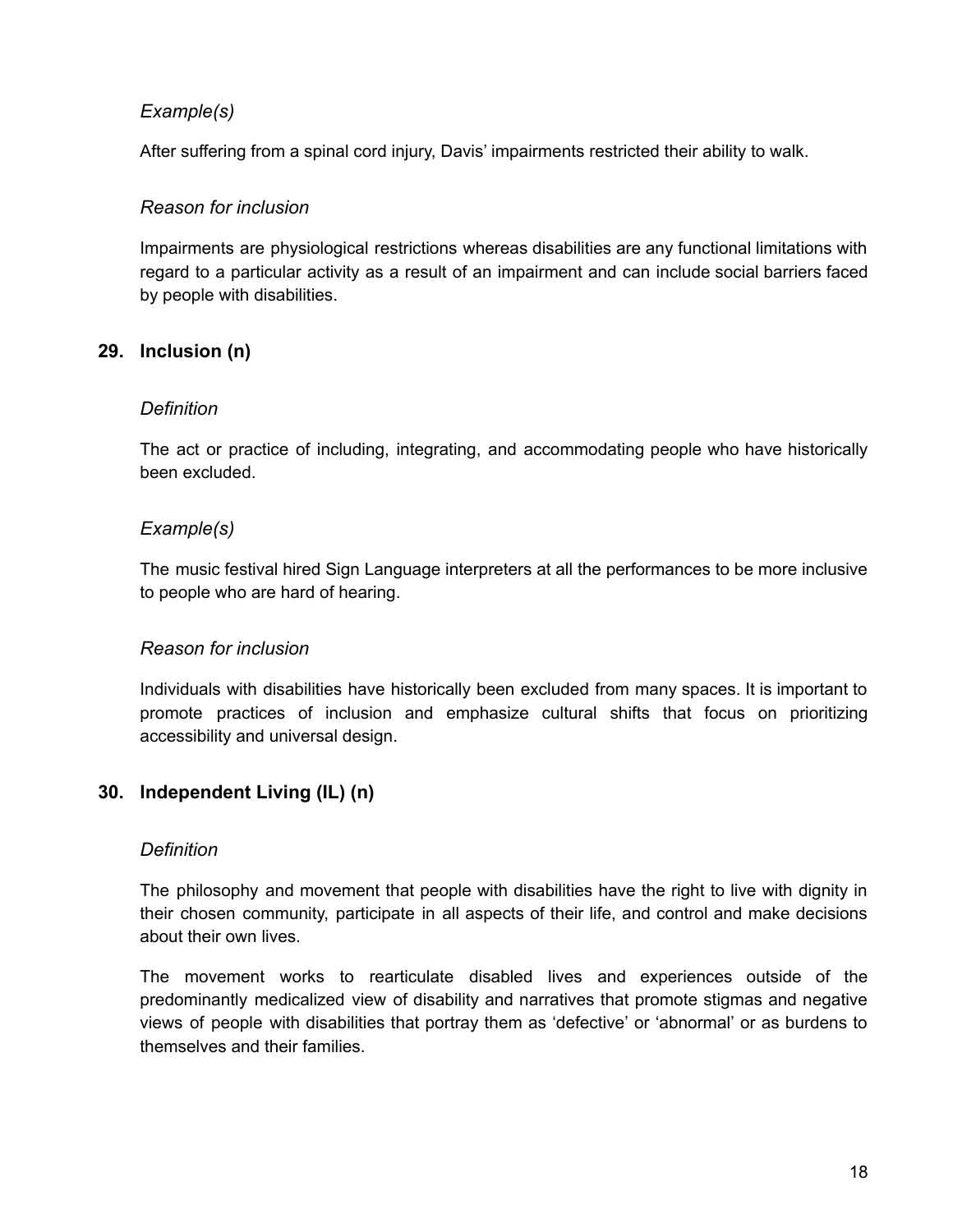All students have individualized programs which include extended learning opportunities, mobility, and independent living skills.

### *Reason for inclusion*

The Independent Living movement is a foundation of disability advocacy and understanding its basic elements will make any media on accessibility issues more informed.

# <span id="page-19-0"></span>**31. Inspiration porn (n)**

#### *Definition*

The portrayal of people with disabilities as inspirational solely or in part on the basis of their disability and portrays people with disabilities as one-dimensional saints who only exist to warm the hearts and open the minds of non-disabled people. People with disabilities are used to inspire non-disabled people to try harder.

### *Example(s)*

*Forrest Gump* (1994) epitomizes inspiration porn where a character with a disability 'overcomes' his disability in order to be successful.

### *Reason for inclusion*

Inspiration porn others people who experience disability and depicts them as a burden while reducing, dehumanizing, and exceptionalizing people with disabilities and is a manifestation of ableism in the media.

### <span id="page-19-1"></span>**32. Intellectual disability (n)**

#### *Definition*

Disabilities characterized by significant limitations both in intellectual functioning like reasoning, learning, and problem solving, and adaptive behavior like stress management, communication, and socialization. Intellectual disabilities originate before the age of 18.

People with intellectual disabilities may have challenges comprehending, reasoning, planning, and interacting with others.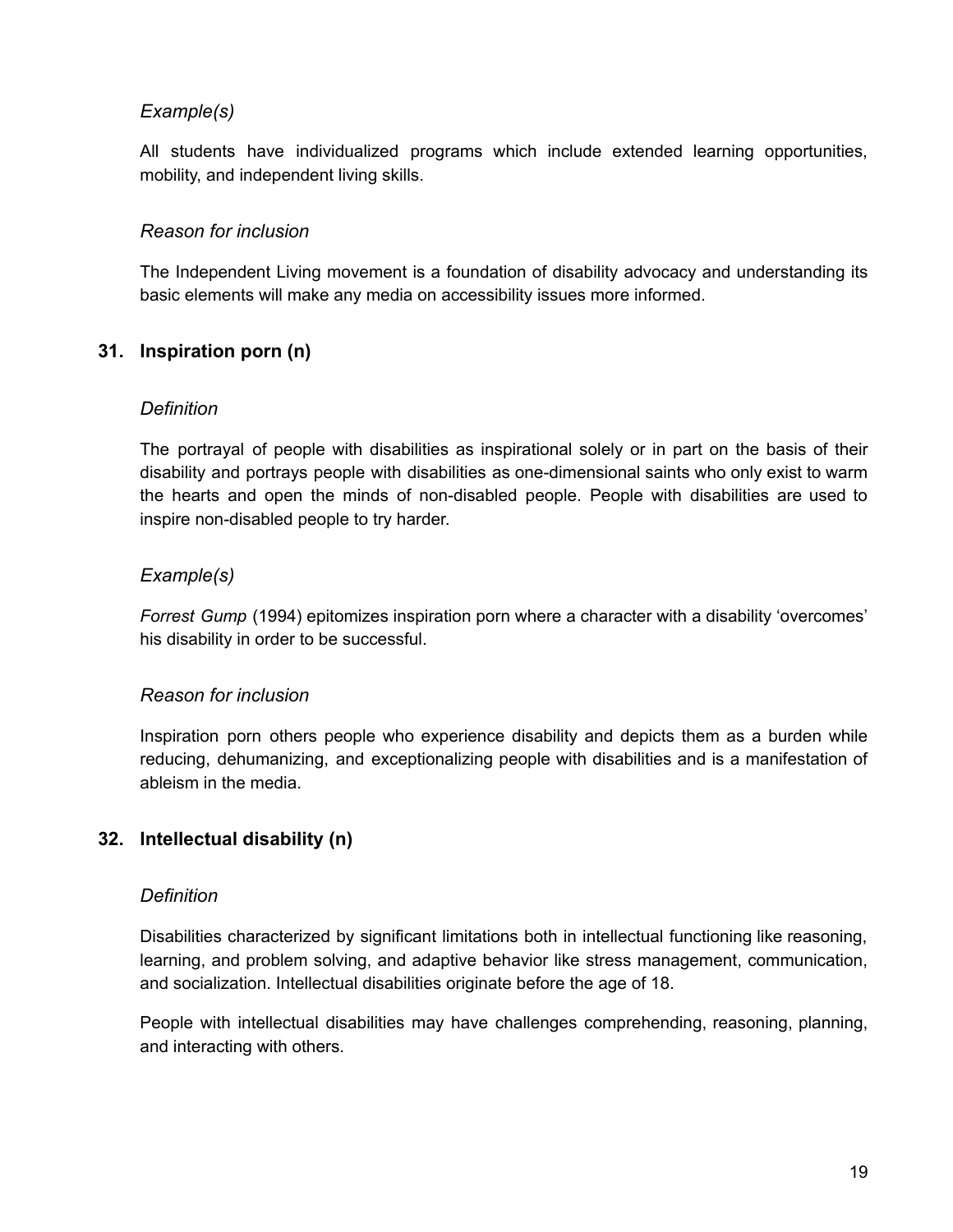Fragile X syndrome, Down syndrome, and fetal alcohol syndrome.

### *Reason for inclusion*

It may be difficult for a person with an intellectual disability to fully understand what you may say and therefore, you will need to explain clearly and calmly and have patience. This term was previously known as 'mental retardation,' which is unacceptable phrasing.

# <span id="page-20-0"></span>**33. Invisible disability (n)**

### *Definition*

An umbrella that includes any disabilities that are not immediately apparent to others. Also referred to as hidden disabilities.

Invisible disabilities are often thought of as neurological or intellectual disabilities. People with invisible disabilities are often accused of faking or imagining their disabilities because of the lack of visual evidence. This creates a hierarchy in the disabled community of who is disabled "enough" to receive accommodation.

### *Example(s)*

Chronic pain, insomnia, some people who are visually impaired, and anxiety.

### *Reason for inclusion*

It is estimated that 10% of people in the United States have a medical condition considered an invisible disability and you may not even realize when you are speaking with someone who has an invisible disability.

### <span id="page-20-1"></span>**34. Learning disability (n)**

#### *Definition*

A number of disorders which may affect the acquisition, organization, retention, understanding, or use of verbal or non verbal information. These disorders affect learning in individuals who demonstrate at least average abilities essential for thinking and/or reasoning.

Learning disabilities range in severity and may interfere with the acquisition and use of oral language, reading, written language, and/or mathematics as well as involve difficulties with organizational skills, social perception, and perspective taking.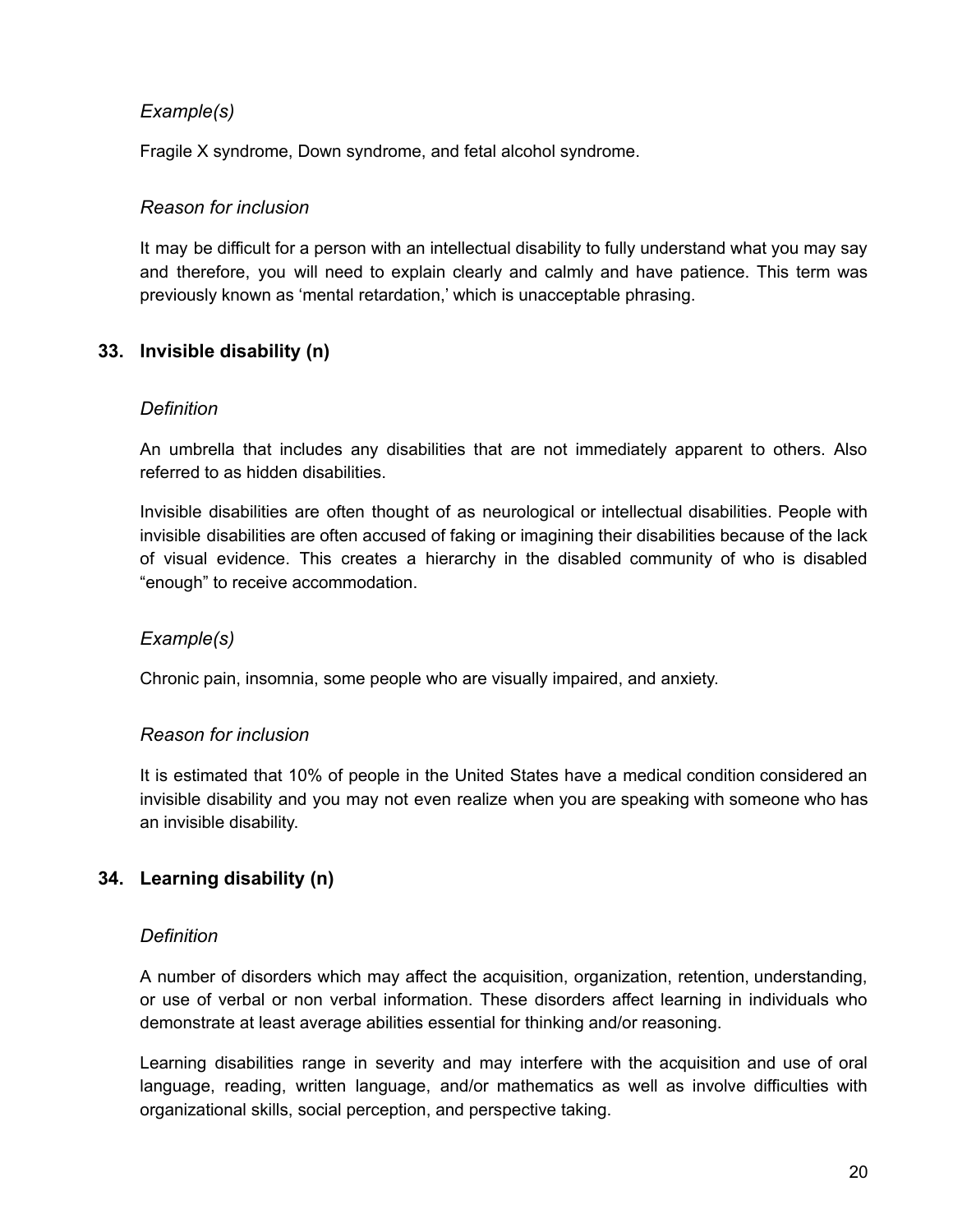Specific learning disorders are in one or more of the basic psychological processes involved in understanding or in using language, spoken or written, which may manifest itself in difficulties listening, thinking, speaking, reading, writing, spelling, or doing mathematical calculations.

# *Example(s)*

Dyslexia, Auditory Processing Disorder (APD), visual motor deficit, and Non-Verbal Learning Disorder (NVLD).

# *Reason for inclusion*

Learning disabilities are invisible and quite common. It is important to use appropriate language when engaging in discussions about learning disabilities.

# <span id="page-21-0"></span>**35. Mental illness (n)**

### *Definition*

A wide range of mental health conditions that affect mood, thinking, and behavior. Mental illnesses are behavioral or mental patterns that cause significant distress or impairment of personal functioning and can manifest as persistent, relapsing and remitting, or single episode instances.

Many disorders are defined by a combination of how a person behaves, feels, perceives, or things and may be associated with particular regions or the brain.

# *Example(s)*

Anxiety, depression, Borderline Personality Disorder, schizophrenia, eating disorders, and addiction.

### *Reason for inclusion*

Mental illness is heavily stigmatized, often invisible, and incredibly common. Be kind to everyone. You never know what battles they are fighting that you do not see.

# <span id="page-21-1"></span>**36. Mobility aid (n)**

### *Definition*

A device designed to assist walking or otherwise improve the mobility of people with a mobility disability. Examples are crutches, walking frames, wheelchairs and mobility scooters. For people who are blind or visually impaired, the white cane and guide dog have a long history of use.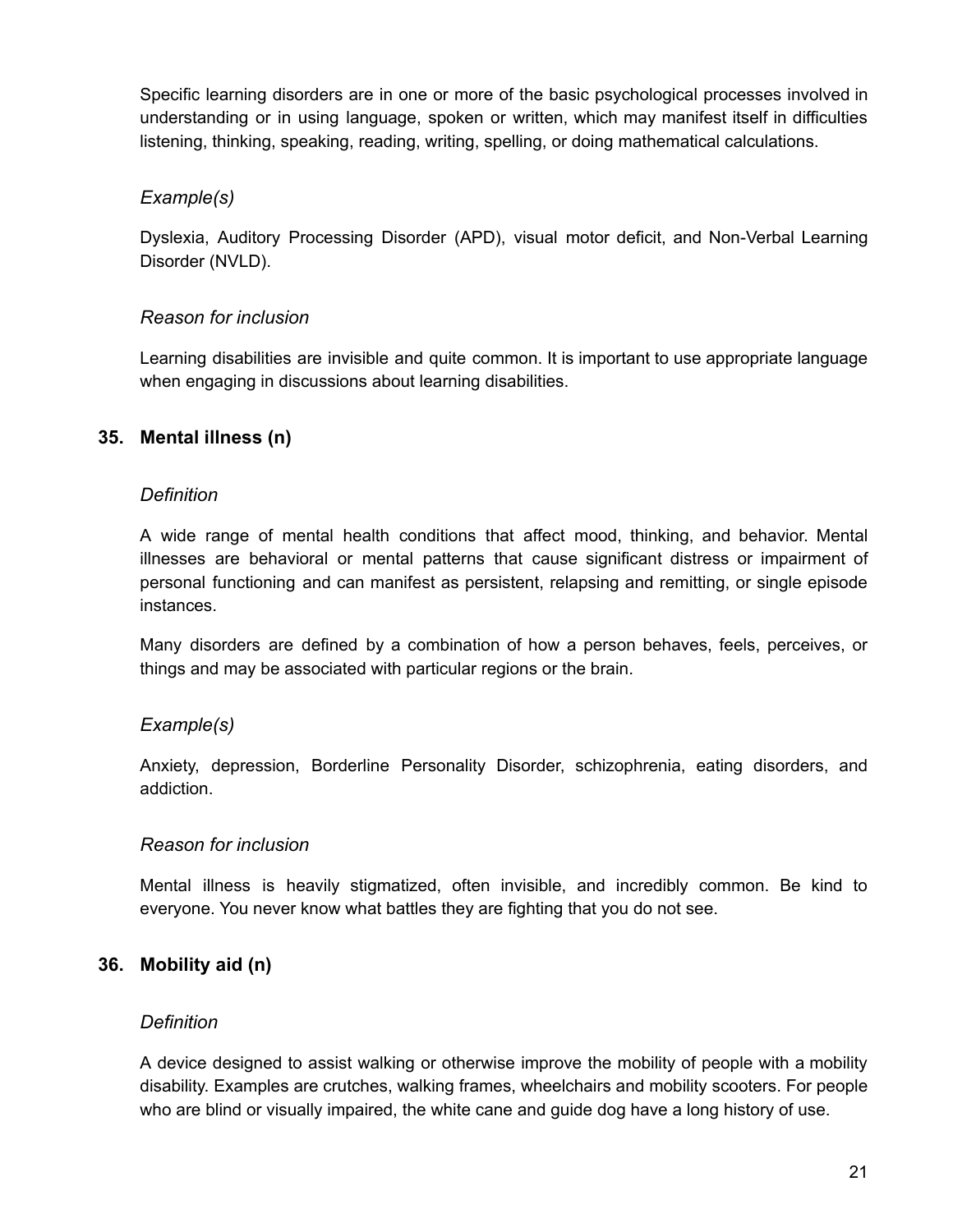The common mobility aids in patients with poor vision are canes, sticks, and guide dogs.

### *Reason for inclusion*

Mobility aids are an individual's support system to live their life independently. Be respectful and maybe helpful if needed by the person.

# <span id="page-22-0"></span>**37. Multi-Sensory Impairment (MSI) (n)**

### *Definition*

A person having a combination of hearing and vision impairments. Alternative phrasing includes deafblind, dual-sensory impairment, and dual sensory loss.

### *Example(s)*

As a person who has MSI, Rona prefers tactile signals that they could feel instead of see or hear.

### *Reason for inclusion*

Disability is often thought of as a one singular sensory issue. It is important to remember that people can have multiple types of disabilities and to be considerate of all of their needs.

### <span id="page-22-1"></span>**38. Neurodevelopmental disorder (n)**

#### *Definition*

A group of disorders that affect the development of the brain and/or nervous system, leading to altered brain function that may affect emotion, learning ability, self control, and memory. Neurodevelopmental disorders usually last for a person's entire life.

Alternatively, a neurodevelopmental disorder may be a disorder of brain function that affects emotion, learning ability, self control, and memory which unfolds as an individual develops and grows.

Neurological disorders are currently recognized as intellectual, specific learning, motor, communication, neurotoxicant, tic, neurotoxicant, and genetic disorders, ASD, and traumatic brain injuries.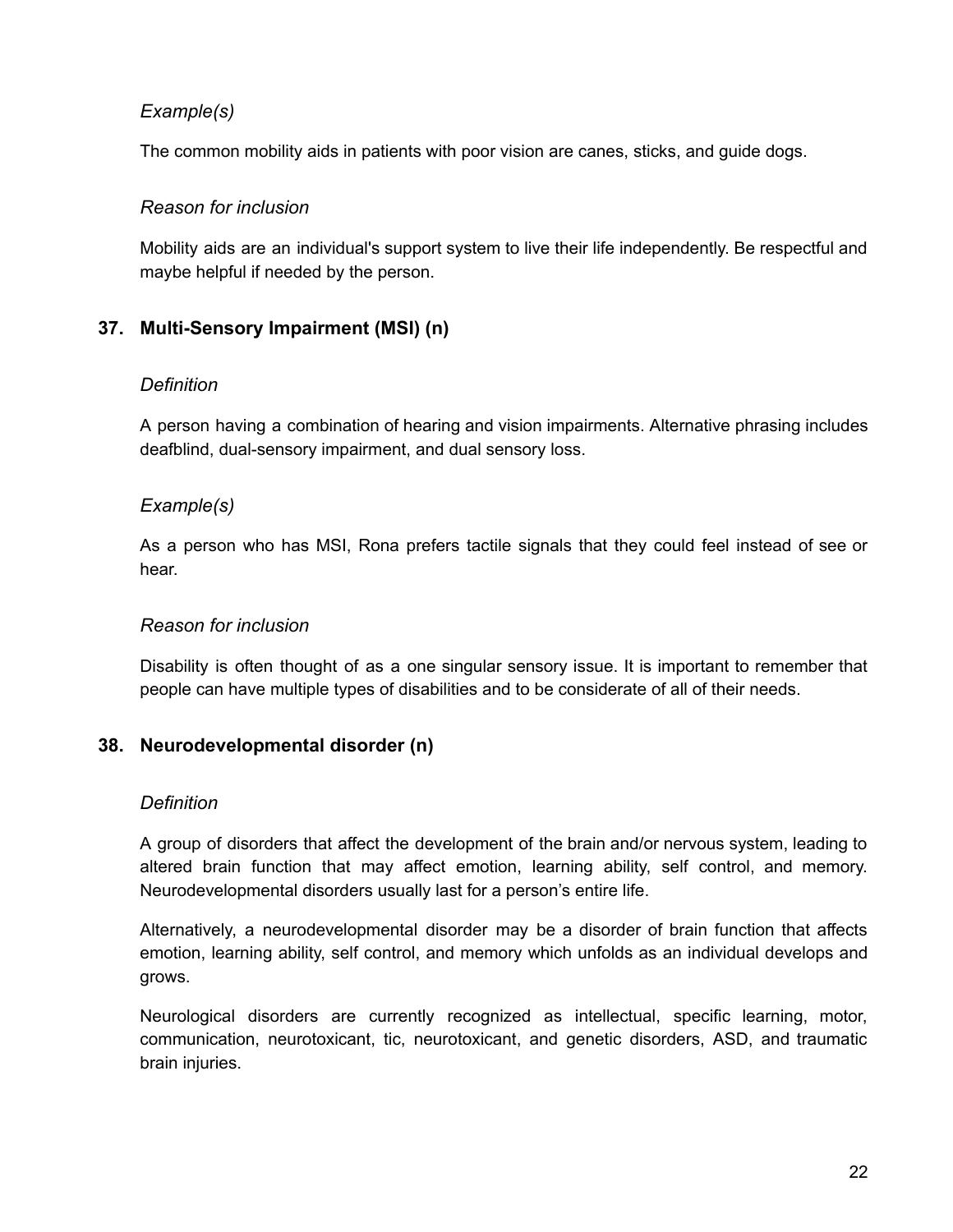Tourette's, ASD, dyslexia, schizophrenia, fetal alcohol syndrome, and developmental coordination disorder.

### *Reason for inclusion*

It is important to recognize the terms that are appropriate when referring to different types of disabilities. When reporting on subjects who have neurodevelopmental disorders, be patient and check in with what makes them comfortable.

# <span id="page-23-0"></span>**39. Neurodiversity (adj)**

### *Definition*

The wide range of variation in the human brain regarding sociability, learning, attention, mood, and other mental functions while de-emphasizing the medicalized and pathological attitudes towards neurodevelopmental disorders.

This term developed to challenge prevailing views that neurodevelopmental disorders inherently involve or are caused by a physical or mental disease.

### *Example(s)*

The Universal Design for Learning is a teaching approach that supports and encourages neurodiversity.

#### *Reason for inclusion*

This term started as a way of describing someone on the autism spectrum, but because it's a relatively new term, consider offering the definition when you use it, particularly in work meant for a mainstream audience.

### <span id="page-23-1"></span>**40. Non-disabled (adj)**

### *Definition*

A person or people without a disability. This term includes all types of disabilities including physical, neurodevelopmental, cognitive, learning, and intellectual disabilities.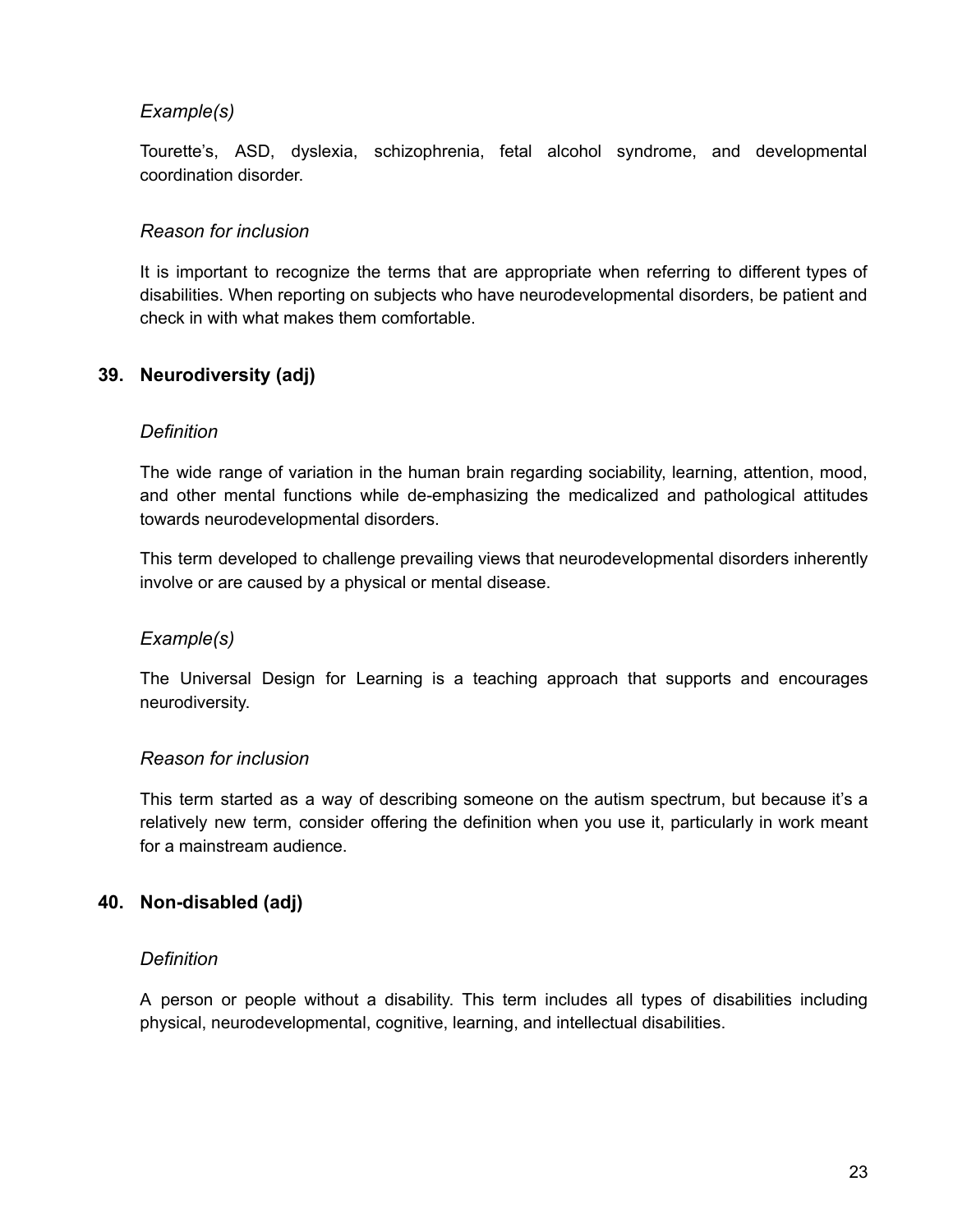Because of the disproportionate number of filmmakers who are non-disabled, films made about people with disabilities are often inspiration porn.

### *Reason for inclusion*

This is the preferred antonym for disabled.

# <span id="page-24-0"></span>**41. People-first language, person-first language (n)**

### *Definition*

Language that avoids perceived and subconscious dehumanization when talking with or about people with disabilities but putting a person before a diagnosis, describing what a person 'has' rather than asserting what a person 'is'. Avoid using labels or adjectives to describe someone.

# *Example(s)*

As a person with alcoholism, Addison celebrated 3 years of sobriety at Catfe.

### *Reason for inclusion*

As a media producer, it is imperative that the language you're using is respectful.

# <span id="page-24-1"></span>**42. Physical disability (n)**

#### *Definition*

A general term that covers a wide range of conditions that affects a person's mobility, physical capacity, stamina, and/or dexterity including limited use of upper and lower limb(s), manual dexterity, and disabilities in coordination with different organs of the body.

### *Example(s)*

Arthritis, muscular dystrophy, and paralysis.

#### *Reason for inclusion*

It is important to recognize the terms that are appropriate when referring to different types of disabilities.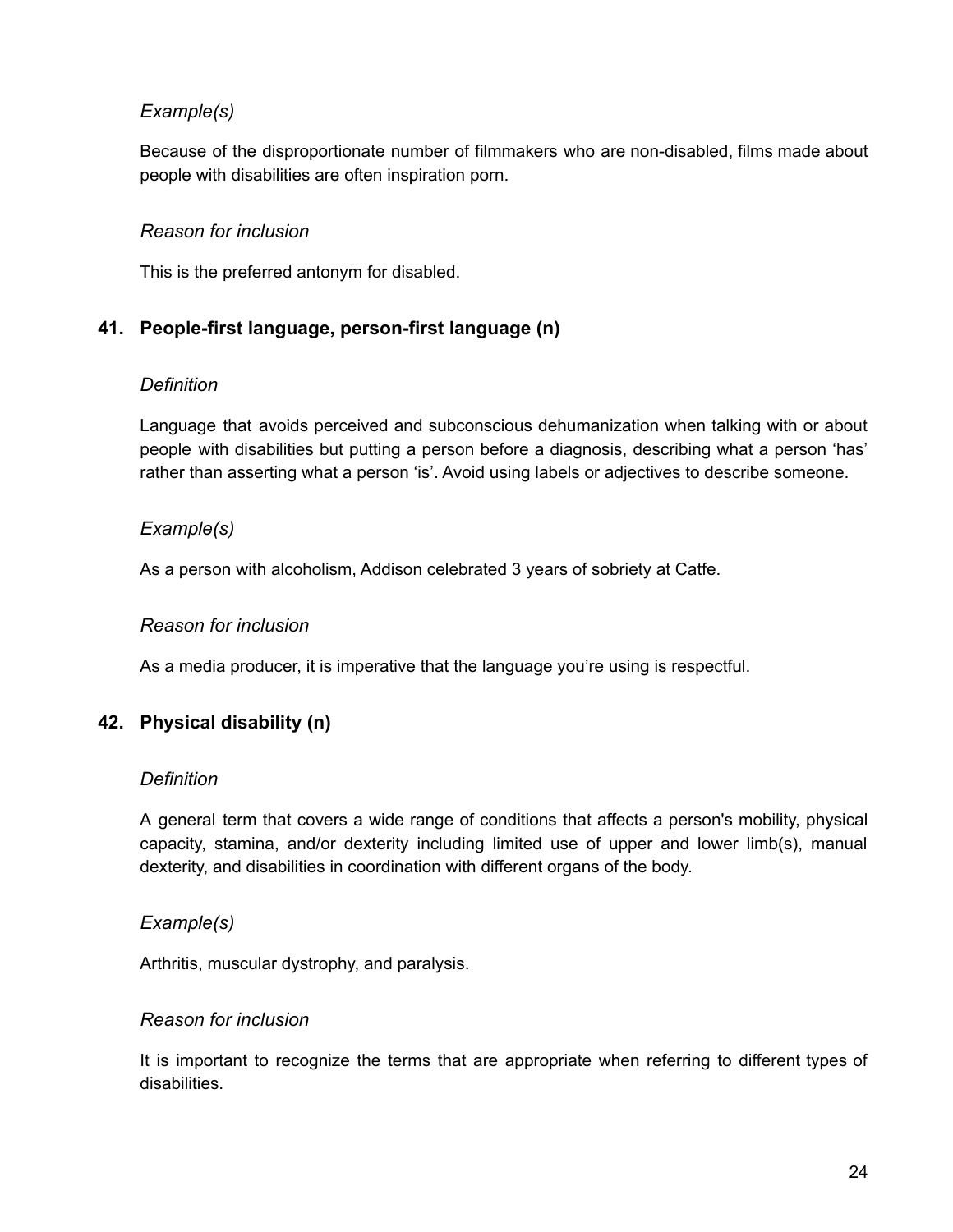# <span id="page-25-0"></span>**43. Quadriplegia, tetraplegia (n)**

### *Definition*

Paralysis caused by illness or injury that results in the partial or total loss of use of all four limbs and torso. The loss is usually sensory and motor, which means that both sensation and control are lost.

# *Example(s)*

As a person who is quadriplegic, Alex uses a wheelchair to navigate the physical world.

### *Reason for inclusion*

Quadriplegia is commonly known and highly stigmatized. Ask your subject what you can do to help.

# <span id="page-25-1"></span>**44. Reasonable accommodation (n)**

### *Definition*

Necessary and appropriate modification and adjustments to ensure to persons with disabilities the enjoyment or exercise on an equal basis with others of all human rights and fundamental freedoms that do not impose a disproportionate or undue burden.

Accommodation should be made to include and support people with disabilities as long as the adjustments are reasonably possible to do. In order to be reasonable accommodation should be within the financial and technological capabilities of the people doing the adjustments.

### *Example(s)*

It is not reasonable to expect a small business of limited resources to renovate their entire office to hire a wheelchair user, but it could install a ramp and renovate the toilet to accommodate that new employee's needs.

### *Reason for inclusion*

The difficulty with this term is its relativity and implicit ableism that prevents organizations from accurately assessing their capacity. Accessibility improvements are often technological upgrades and construction projects, both of which are expensive and require a certain amount of accessible infrastructure within the organization and space.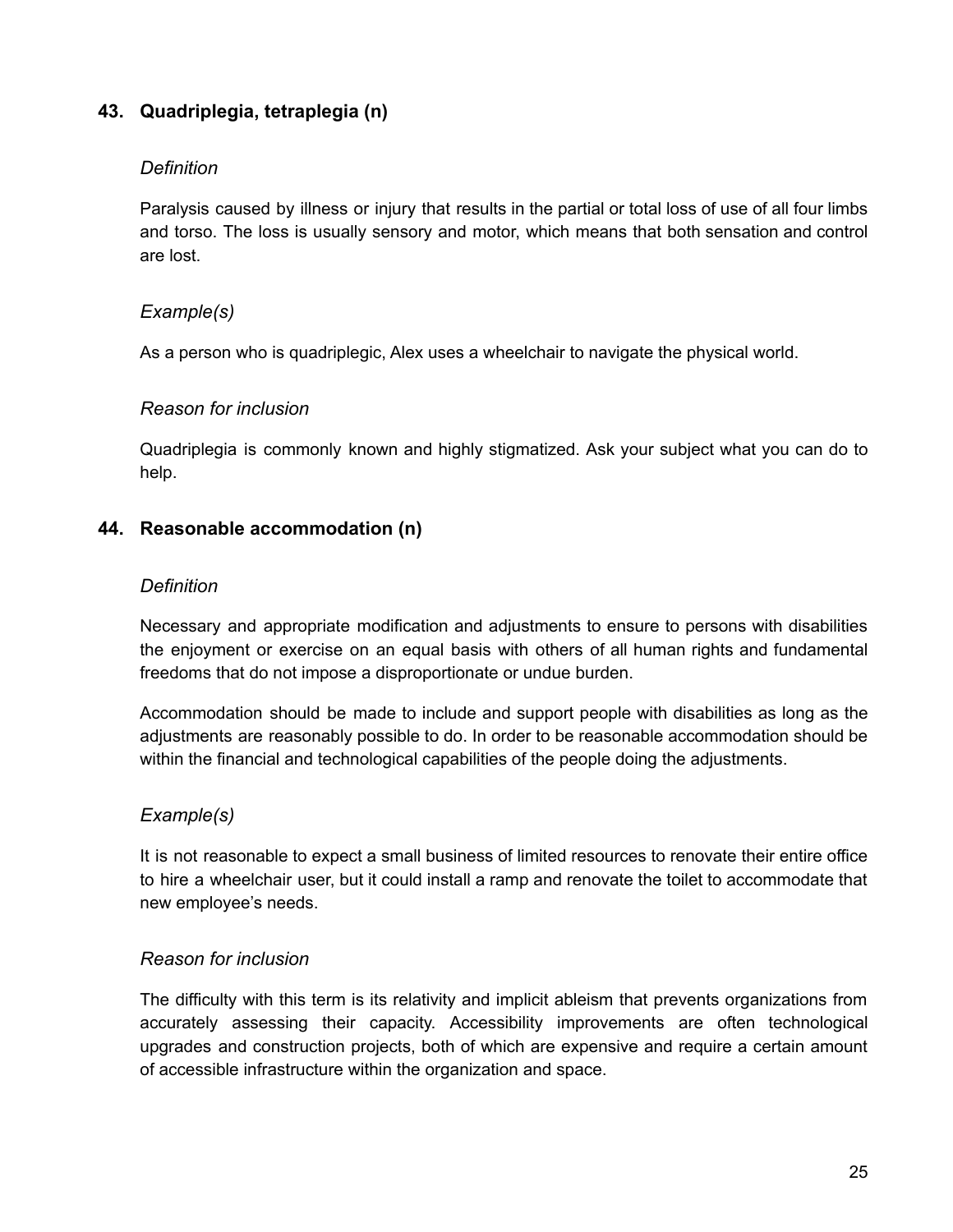# <span id="page-26-0"></span>**45. Repetitive Strain Injury (RSI), cumulative trauma disorders (n)**

### *Definition*

An umbrella term used to refer to several discrete conditions that can be associated with the main felt in muscles, nerves, and tendons caused by repetitive tasks, forceful exertions, vibrations, mechanical compression, or sustained awkward positions.

### *Example(s)*

Carpal tunnel syndrome, tendonitis, herniated disk, neuropathic pain, and fibromyalgia.

#### *Reason for inclusion*

RSI are relatively common and often invisible. Make sure you check in with your subject about their needs and what will make them the most comfortable.

### <span id="page-26-1"></span>**46. Sensory impairment (n)**

#### *Definition*

A disability that affects any of the senses, such as sight, hearing, smell, touch, taste, and spatial awareness.

#### *Example(s)*

Blindness, deafness, ASD, and sensory processing disorder.

#### *Reason for inclusion*

Many people have sensory impairment(s) and you may not even know! Always be considerate and ask if there is anything you can do to help.

#### <span id="page-26-2"></span>**47. Sign language, signing (n)**

#### *Definition*

The system of manual signs for communication with and among people who have hearing impairments. There are many different dialects around the world, but American Sign Language (ASL) and Langue des Signes Québécoise (LSQ) are commonly used in Canada.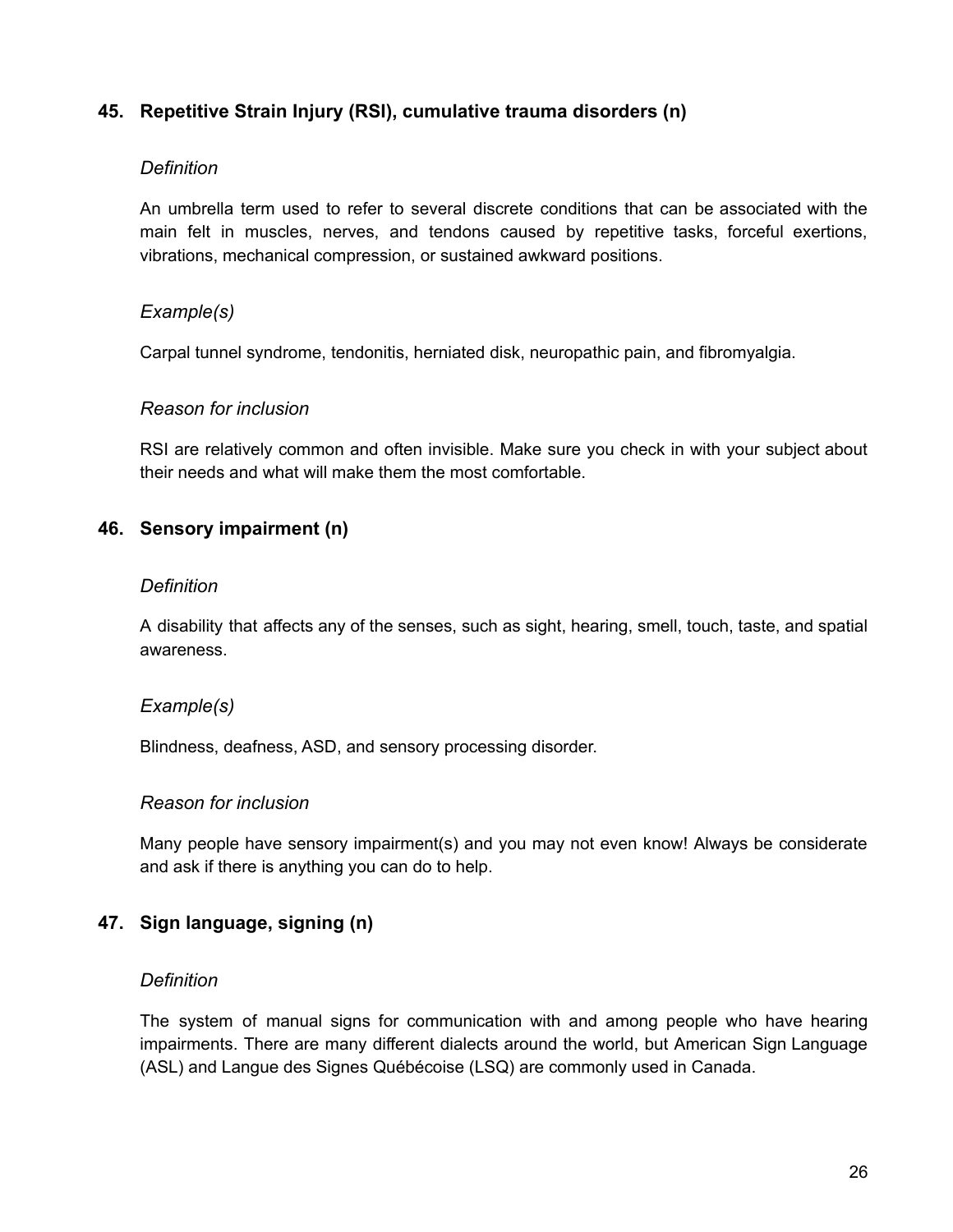

# *Reason for inclusion*

There are many forms of communication and as a media producer, it is important to reasonably adapt to whatever form the subject is most comfortable with.

# <span id="page-27-0"></span>**48. Special Educational Needs (SEN) (n)**

### *Definition*

The educational requirements of students with a wide range of difficulties or disabilities that make learning a challenge for a child or young person either due to their disability preventing them from using the facilities or affecting the acquisition, organization, retention, understanding, or use of verbal or non verbal information.

### *Example(s)*

Dyslexia, depression, ASD, vision and/or hearing impairment, and aphasia.

#### *Reason for inclusion*

Navigating having a disability in an educational setting is difficult, especially as a child. Be kind and patient. Ask people what works best for them.

# <span id="page-27-1"></span>**49. Speech delay, alalia (n)**

#### *Definition*

Delay in the development or use of the motor and mechanical aspects of speech production. Speech is the process of producing sounds using organs and structures like the lungs, vocal cords, mouth, tongue, teeth, etc.

### *Example(s)*

Being unable to identify body parts at 4 months is an indicator of speech delay.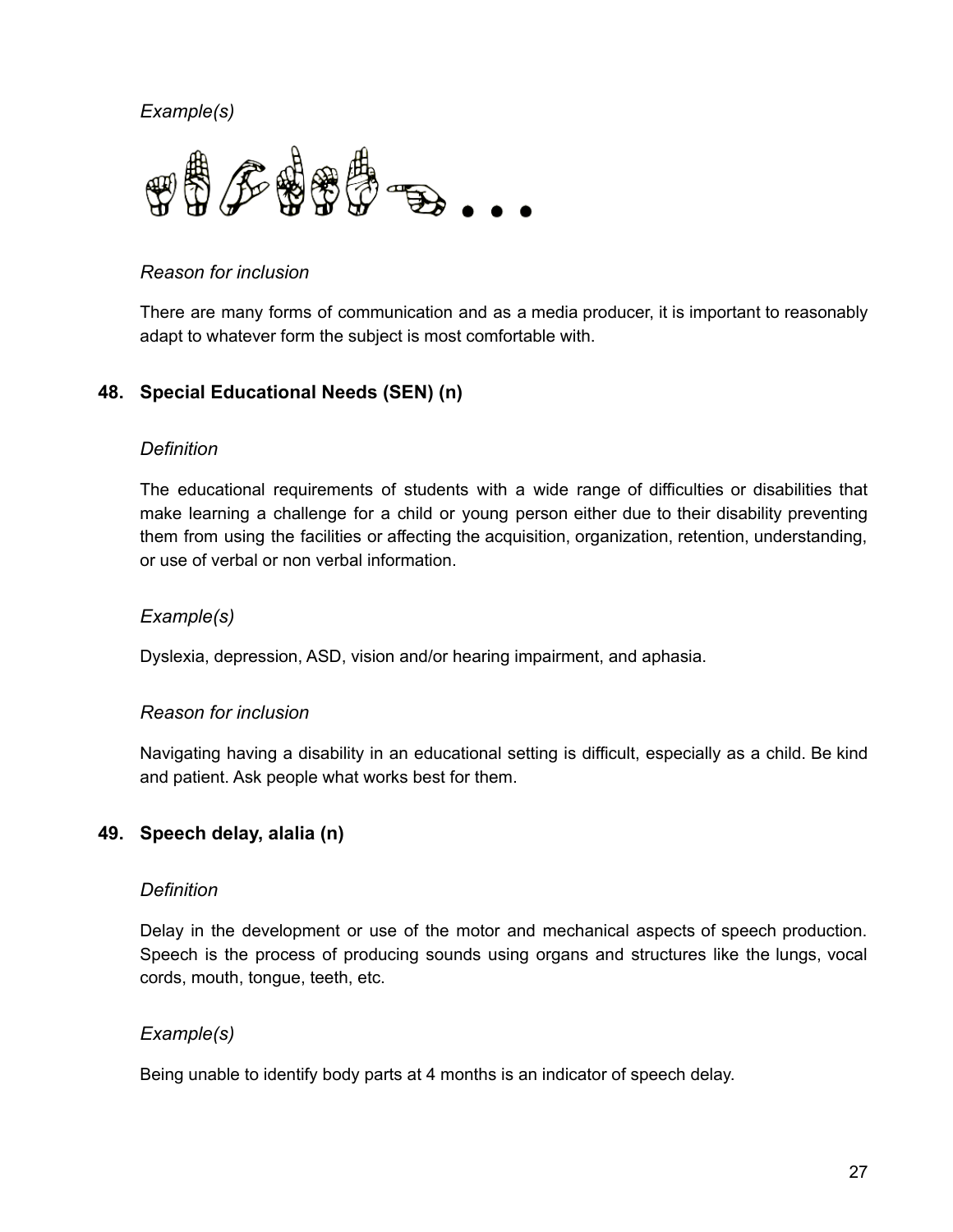# *Reason for inclusion*

Speech delay is distinct from language delay. When working in radio, it is important that your subject feels comfortable and is portrayed accurately. Check in with them and ask what you can do to help and be patient!

# <span id="page-28-0"></span>**50. Stammering, stuttering (n)**

### *Definition*

A disorder that affects the flow of speech. Speaking with involuntary breaks and pauses, or with spasmodic repetitions of syllables or sounds.

### *Example(s)*

As the young speaker walked on stage, they began to stutter the first few words of their speech before they were able to control their nerves.

### *Reason for inclusion*

When working in radio, it is important that your subject feels comfortable and is portrayed accurately. Check in with them and ask what you can do to help and be patient!

### <span id="page-28-1"></span>**51. Universal design (n)**

#### *Definition*

The concept of designing all products and the built environment to be aesthetic and usable to the greatest extent possible by everyone, regardless of their age, ability, or status in life.

This refers to the design of products, environments, programmes, and services to be usable by as many people as possible without the need for adaptation or specialised design.

The design of the building, product, communication or service:

- a. *Equitable use* The product is useful and marketable to people with diverse disabilities;
- b. *Flexibility in use* The product accommodates a wide range of individual preferences and abilities;
- c. *Simple and intuitive use* The product is easy to understand regardless of the user's experience, knowledge, language skills, or current concentration level;
- d. *Perceptible information* The product communicates necessary information effectively to the user, regardless of ambient conditions or the user's sensory abilities;
- e. *Tolerance for error* The product minimises hazards and the adverse consequences of accidental or unintended actions;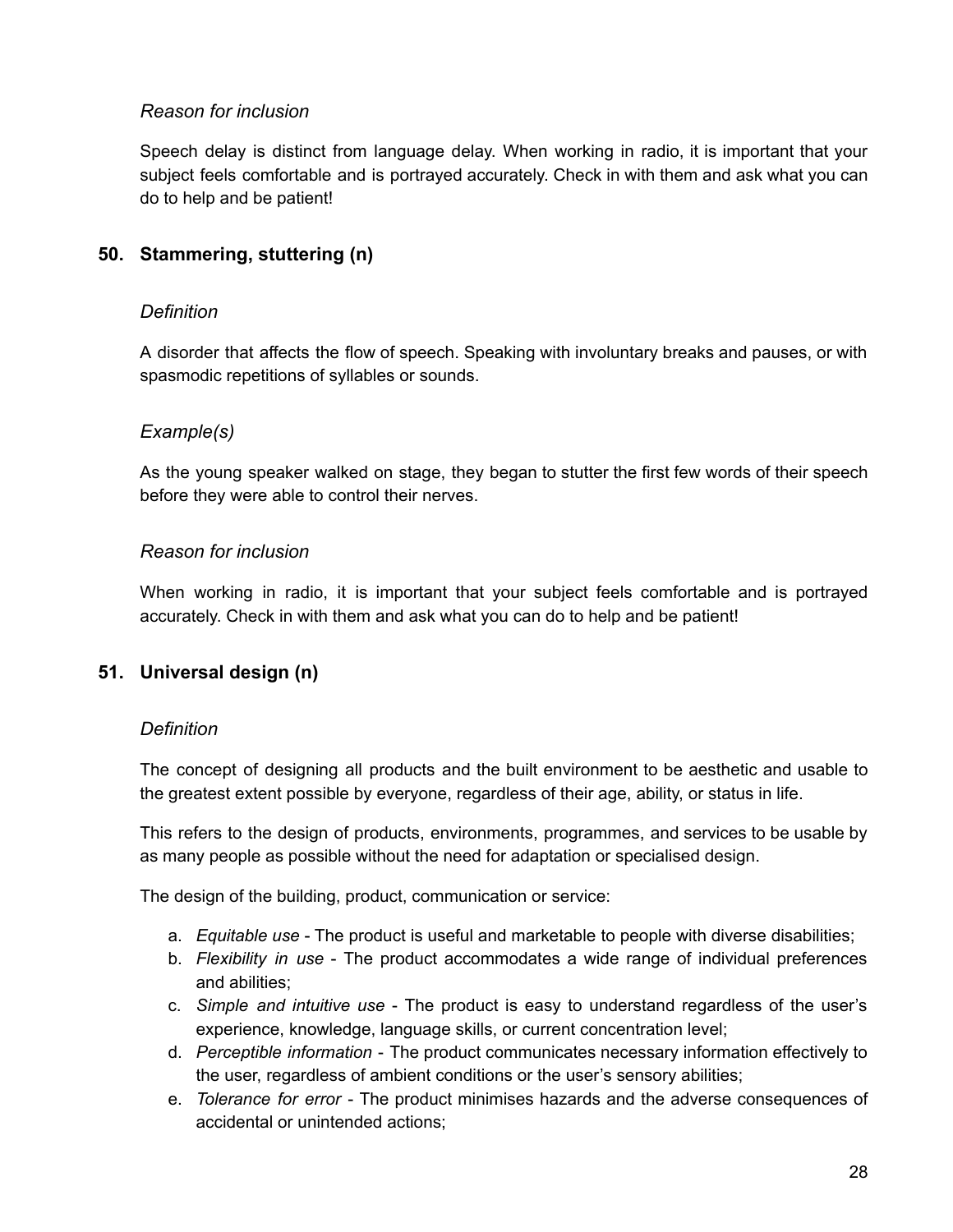- f. *Low physical effort* The product can be used efficiently and comfortably, helping reduce fatigue;
- g. *Size and space for approach and use* The product is of the proper size and provides appropriate space for approach, reach, manipulation, and use, regardless of the user's body size, posture or mobility.

Accessible door handles, light switches, elevator controls, faucets, and tools with textured grips.

### *Reason for inclusion*

It is the design and composition of an environment so that it can be accessed, understood and used to the greatest extent possible by all people regardless of their age, size, ability, or disability.

# <span id="page-29-0"></span>**52. Visual impairment, visual disability (n)**

### *Definition*

A decreased ability to see to a degree that causes problems not pixable by usual means, such as glasses or medication, and can be due to disease, trauma, or congenital or degenerative conditions.

### *Example(s)*

Extreme light sensitivity, night blindness, cataracts, and blindness.

### *Reason for inclusion*

There are many people who are deaf or hearing impaired and you may not even realize it when you are speaking to them. Always be considerate and ask if there is anything you can do to help.

### <span id="page-29-1"></span>**53. Web Content Accessibility Guidelines (WCAG) (n)**

#### *Definition*

Stable, referenceable, and universal technical standards for web accessibility organized under 4 principles: perceivable, orperable, understandable, and robust. Each principle includes testable success criteria graded at 3 levels: A, AA, and AAA.

The WCAG documents explain how to make web content more accessible to people with disabilities. Web 'content' generally refers to the information in a web page or web application,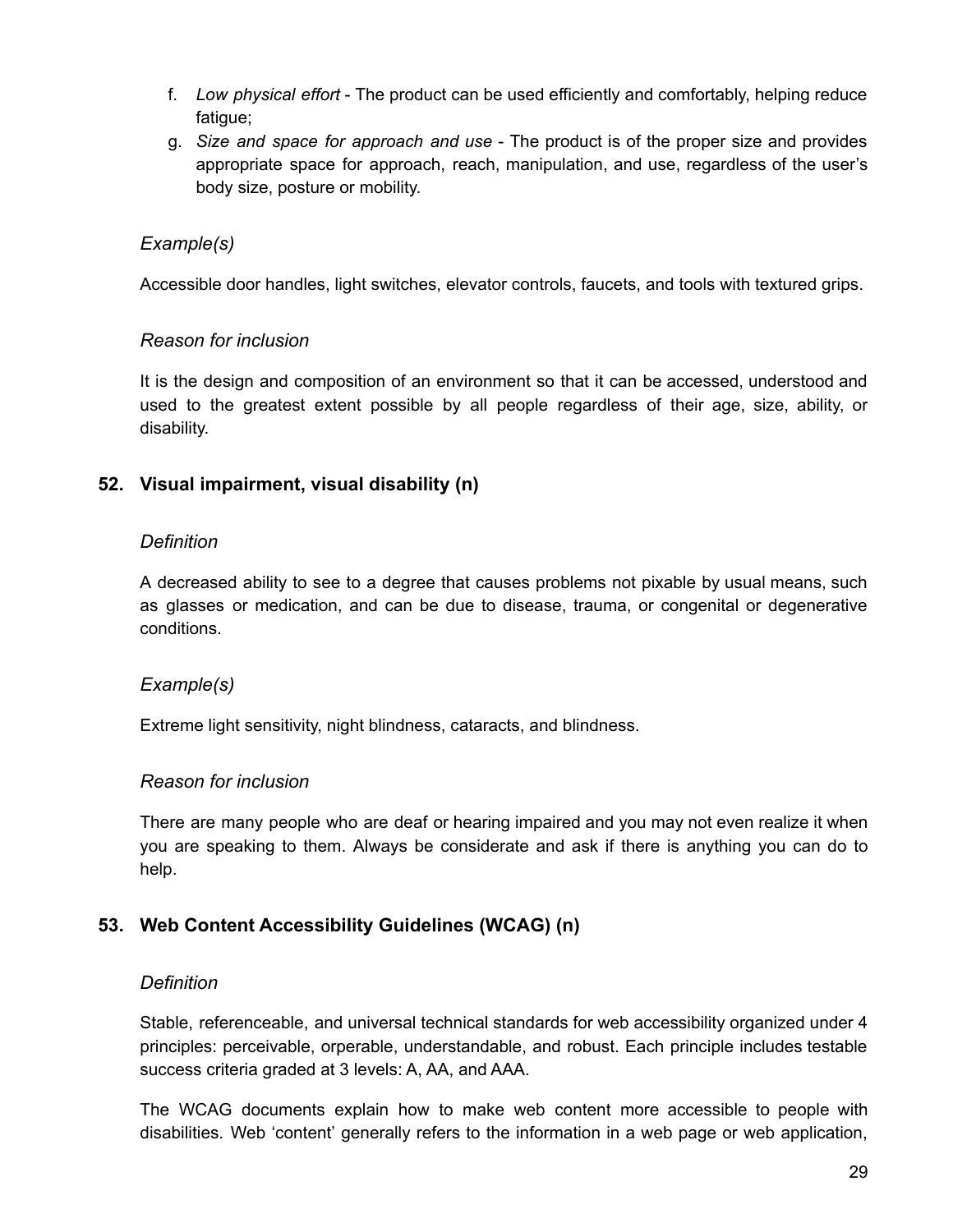including: natural information such as text, images, and sounds; code or markup that defines structure, presentation, etc.

WCAG is primarily intended for: web content developers (page authors, site designers, etc.); web authoring tool developers; web accessibility evaluation tool developers; others who want or need a standard for web accessibility, including for mobile accessibility.

# *Example(s)*

Avery made the text larger on the website and made it a higher contrast colour from the background to align better with WCAG.

# *Reason for inclusion*

As digital and online media and platforms become increasingly integrated into daily life, it is important to understand the expectations of universal accessibility in those spaces.

# <span id="page-30-0"></span>**54. Wheelchair (n)**

### *Definition*

Mobility aid used by people with physical disabilities that make walking difficult or impossible..

### *Example(s)*

Aidan decorated their wheelchair with stickers of their favourite band.

### *Reason for inclusion*

Avoid phrases such as 'confined to a wheelchair' or 'wheelchair-bound', since wheelchair users or wheelchair riders view their wheelchairs as liberating and/or enabling rather than confining.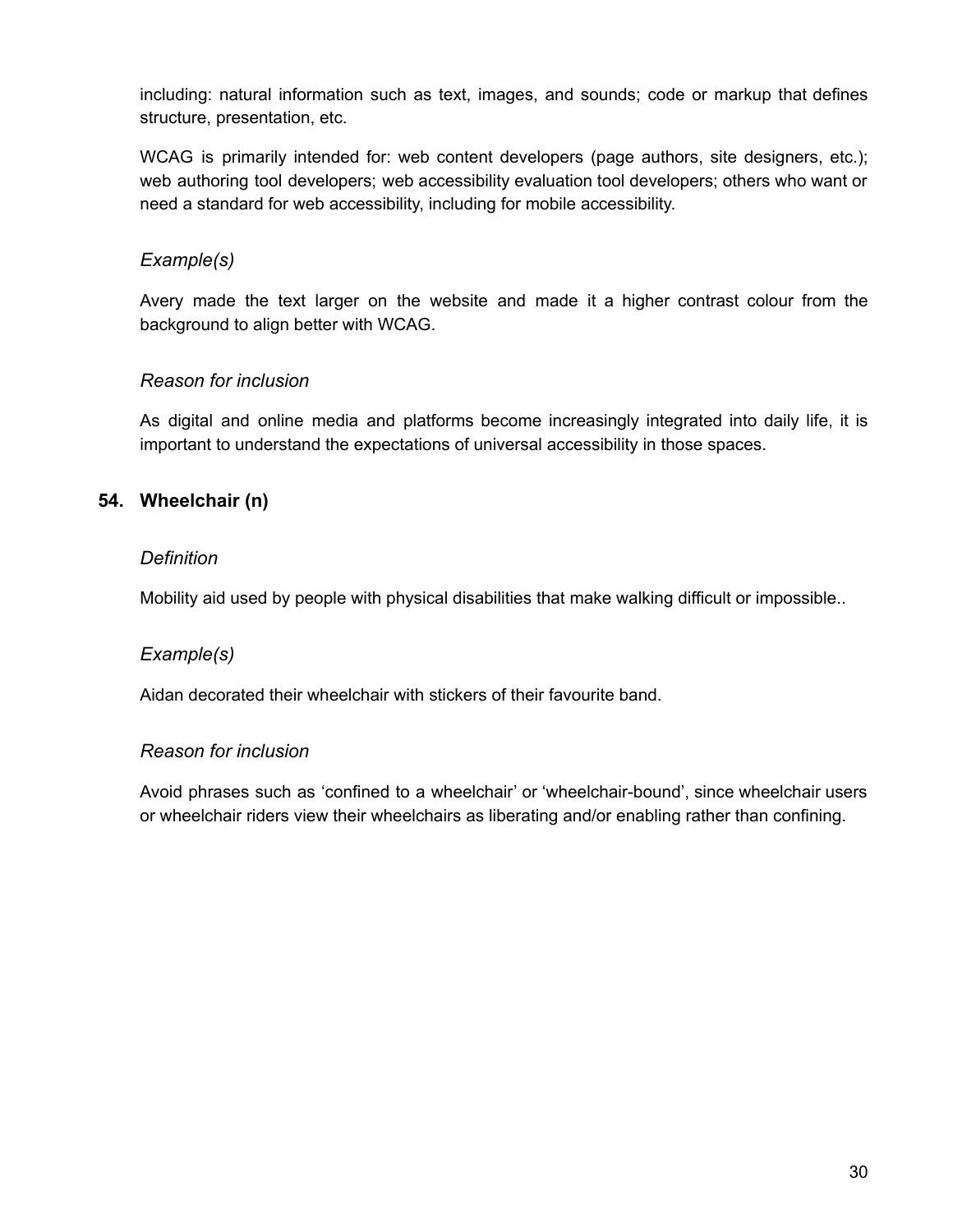### **Index**

#### <span id="page-31-1"></span><span id="page-31-0"></span>*Alphabetically*

[Able-bodied,](#page-5-1) 5 [Ableism](#page-5-2), 5 [Access](#page-6-0), 6 [Accessibility,](#page-6-1) 6 Adaptive or assistive [technology](#page-6-2), 6 [Advocate,](#page-7-0) 7 Augmentative [communication](#page-7-1), 7 Autism [Spectrum](#page-8-0) Disorder (ASD), 8 [Barrier,](#page-8-1) 8 [Blindness,](#page-9-0) blind, 9 [Braille,](#page-9-1) 9 Chronic [disease,](#page-10-0) chronic illness, 10 Clear floor [space](#page-10-1), 10 [Cognitive](#page-10-2) disability, 11 [Communication](#page-11-0) disability, 11 [Congenital](#page-11-1) condition, 12 [Curb-cut](#page-12-0) effect, 12 [Deafness,](#page-12-1) D/deaf, 13 [Developmental](#page-13-0) disability, 13 [Digital](#page-14-0) divide, 14 [Disability,](#page-14-1) 14 [Diversity](#page-15-0), 15 [Diverse](#page-15-1) abilities, 15 Emotional or [behavioral](#page-16-0) disability, 16 [Handrail,](#page-16-1) 16 [Hearing](#page-17-0) aids, 17 Hearing [impairment,](#page-17-1) hearing disability, 17 [Impairment,](#page-17-2) 17

# [Inclusion,](#page-18-0) 18 [Independent](#page-18-1) Living (IL), 18 [Inspiration](#page-19-0) porn, 19 [Intellectual](#page-19-1) disability, 19 Invisible [disability](#page-20-0), 20 [Learning](#page-20-1) disability, 20 [Mental](#page-21-0) illness, 21 [Mobility](#page-21-1) aid, 21 [Multi-Sensory](#page-22-0) Impairment (MSI), 22 [Neurodevelopmental](#page-22-1) disorder, 22 [Neurodiversity,](#page-23-0) 23 [Non-disabled](#page-23-1), 23 [People-first](#page-24-0) language, person-first language, 24 Physical [disability,](#page-24-1) 24 [Quadriplegia,](#page-25-0) tetraplegia, 25 Reasonable [accommodation,](#page-25-1) 25 Repetitive Strain Injury (RSI), [cumulative](#page-26-0) trauma [disorders,](#page-26-0) 26 Sensory [impairment](#page-26-1), 26 Sign [language,](#page-26-2) signing, 26 Special [Educational](#page-27-0) Needs (SEN), 27 [Speech](#page-27-1) delay, alalia, 27 [Stammering,](#page-28-0) stuttering, 28 [Universal](#page-28-1) design, 28 Visual [impairment,](#page-29-0) visual disability, 29 Web Content [Accessibility](#page-29-1) Guidelines (WCAG), 29 [Wheelchair](#page-30-0), 30

#### <span id="page-31-2"></span>*Technology*

Adaptive or assistive [technology](#page-6-2), 6 Augmentative [communication](#page-7-1), 7 [Barrier,](#page-8-1) 8 [Braille,](#page-9-1) 9 Clear floor [space](#page-10-1), 10 [Curb-cut](#page-12-0) effect, 12 [Deafness,](#page-12-1) D/deaf, 13 [Digital](#page-14-0) divide, 14 [Handrail,](#page-16-1) 16

[Hearing](#page-17-0) aids, 17 [Independent](#page-18-1) Living (IL), 18 [Mobility](#page-21-1) aid, 21 [People-first](#page-24-0) language, person-first language, 24 Reasonable [accommodation,](#page-25-1) 25 Sign [language,](#page-26-2) signing, 26 [Universal](#page-28-1) design, 28 Web Content [Accessibility](#page-29-1) Guidelines (WCAG), 29 [Wheelchair](#page-30-0), 30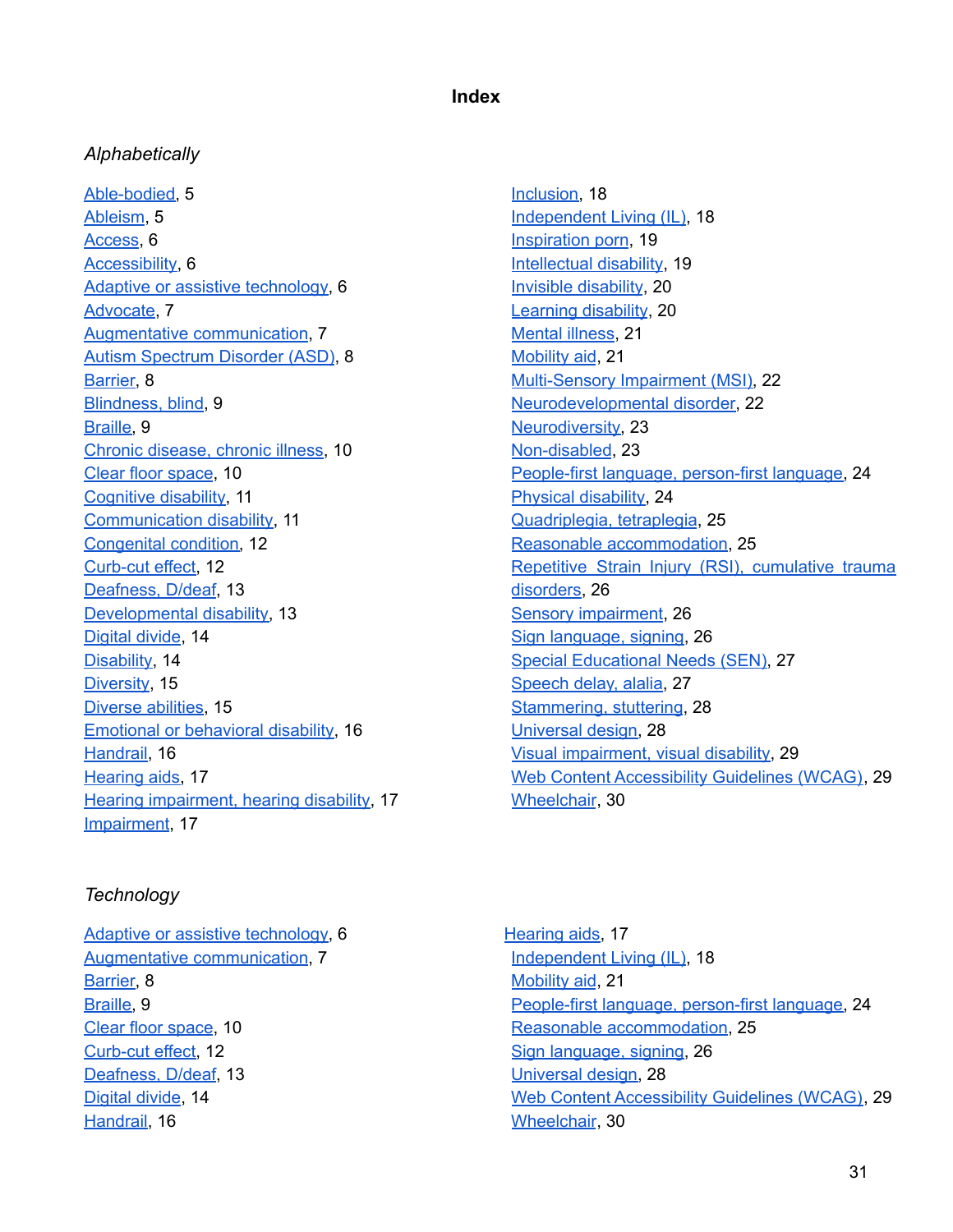### <span id="page-32-0"></span>*Experience and identity*

[Able-bodied,](#page-5-1) 5 [Ableism](#page-5-2), 5 [Access](#page-6-0), 6 [Accessibility,](#page-6-1) 6 [Advocate,](#page-7-0) 7 [Barrier,](#page-8-1) 8 [Deafness,](#page-12-1) D/deaf, 13 [Digital](#page-14-0) divide, 14 [Disability,](#page-14-1) 14 [Diversity](#page-15-0), 15 [Diverse](#page-15-1) abilities, 15

### <span id="page-32-1"></span>*Physical disability*

[Able-bodied,](#page-5-1) 5 [Blindness,](#page-9-0) blind, 9 Chronic [disease,](#page-10-0) chronic illness, 10 [Congenital](#page-11-1) condition, 12 [Deafness,](#page-12-1) D/deaf, 13 [Developmental](#page-13-0) disability, 13 Hearing [impairment,](#page-17-1) hearing disability, 17 [Impairment,](#page-17-2) 17 Invisible [disability,](#page-20-0) 20 [Mobility](#page-21-1) aid, 21 [Multi-Sensory](#page-22-0) Impairment (MSI), 22

### <span id="page-32-2"></span>*Learning disability*

Autism [Spectrum](#page-8-0) Disorder (ASD), 8 [Blindness,](#page-9-0) blind, 9 [Communication](#page-11-0) disability, 11 [Congenital](#page-11-1) condition, 12 [Deafness,](#page-12-1) deaf, 13 Hearing [impairment,](#page-17-1) hearing disability, 17 Invisible [disability,](#page-20-0) 20 [Learning](#page-20-1) disability, 20

### <span id="page-32-3"></span>*Cognitive and intellectual disability*

Autism [Spectrum](#page-8-0) Disorder (ASD), 8 [Cognitive](#page-10-2) disability, 11

- [Impairment](#page-17-2), 17 [Inclusion,](#page-18-0) 18 [Independent](#page-18-1) Living (IL), 18 [Inspiration](#page-19-0) porn, 19 [Neurodiversity,](#page-23-0) 23 [Non-disabled](#page-23-1), 23 [People-first](#page-24-0) language, person-first language, 24 Reasonable [accommodation,](#page-25-1) 25 Special [Educational](#page-27-0) Needs (SEN), 27 [Universal](#page-28-1) design, 28
- Physical [disability,](#page-24-1) 24 [Quadriplegia,](#page-25-0) tetraplegia, 25 Repetitive Strain Injury (RSI), [cumulative](#page-26-0) trauma [disorders,](#page-26-0) 26 Sensory [impairment](#page-26-1), 26 Sign [language,](#page-26-2) signing, 26 Special [Educational](#page-27-0) Needs (SEN), 27 [Speech](#page-27-1) delay, alalia, 27 [Stammering,](#page-28-0) stuttering, 28 Visual [impairment,](#page-29-0) visual disability, 29 [Wheelchair](#page-30-0), 30
- [Multi-Sensory](#page-22-0) Impairment (MSI), 22 [Quadriplegia,](#page-25-0) tetraplegia, 25 Sensory [impairment](#page-26-1), 26 Special [Educational](#page-27-0) Needs (SEN), 27 [Speech](#page-27-1) delay, alalia, 27 [Stammering,](#page-28-0) stuttering, 28 Visual [impairment,](#page-29-0) visual disability, 29

[Communication](#page-11-0) disability, 11 [Congenital](#page-11-1) condition, 12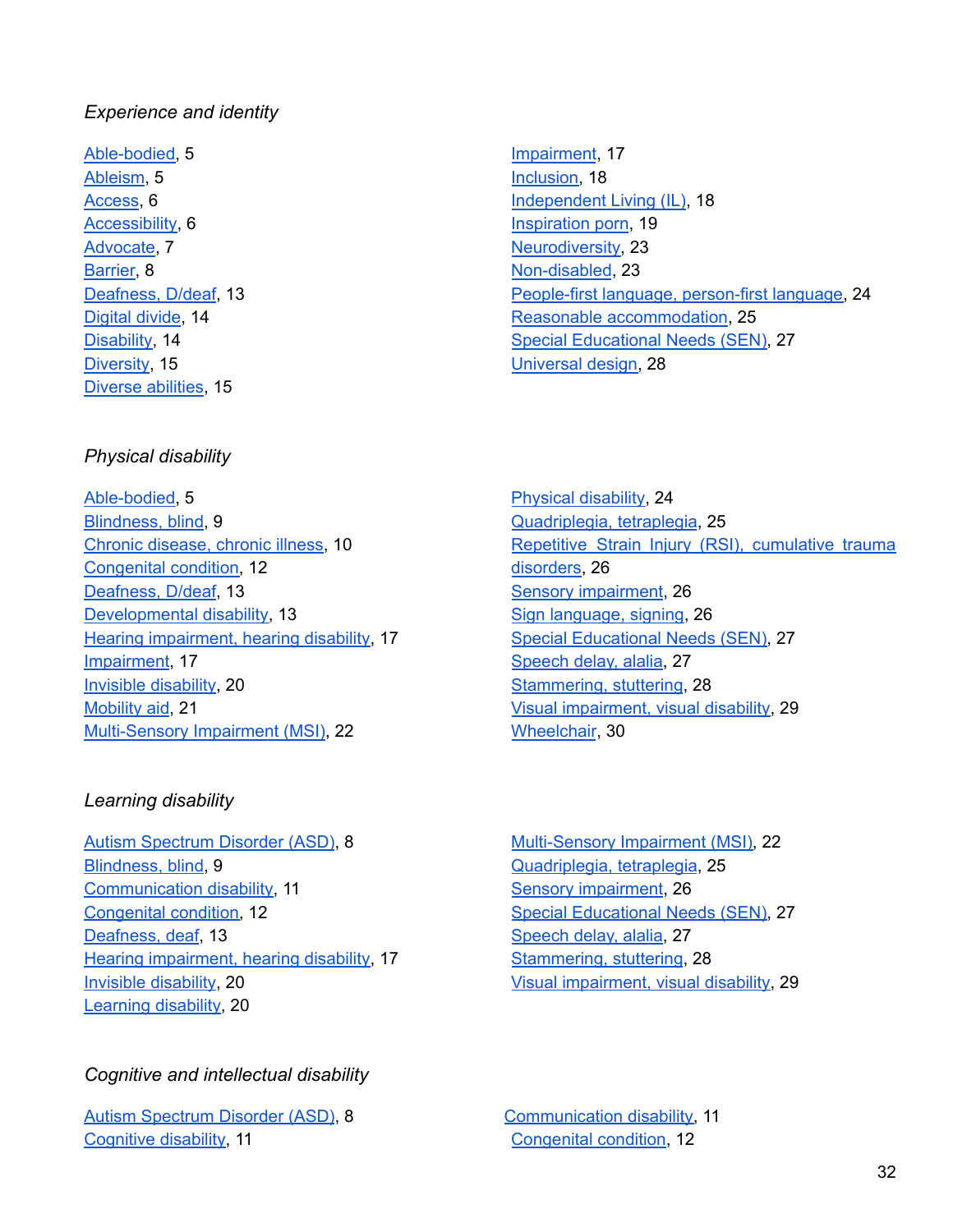[Developmental](#page-13-0) disability, 13 Emotional or [behavioral](#page-16-0) disability, 16 [Intellectual](#page-19-1) disability, 19 Invisible [disability,](#page-20-0) 20

[Mental](#page-21-0) illness, 21 Special [Educational](#page-27-0) Needs (SEN), 27 [Speech](#page-27-1) delay, alalia, 27 [Stammering,](#page-28-0) stuttering, 28

# <span id="page-33-0"></span>*Neurodevelopmental disability*

[Congenital](#page-11-1) condition, 12 [Developmental](#page-13-0) disability, 13 Invisible [disability,](#page-20-0) 20 [Mental](#page-21-0) illness, 21 [Neurodevelopmental](#page-22-1) disorder, 22 [Neurodiversity,](#page-23-0) 23 [Quadriplegia,](#page-25-0) tetraplegia, 25 Special [Educational](#page-27-0) Needs (SEN), 27 [Speech](#page-27-1) delay, alalia, 27